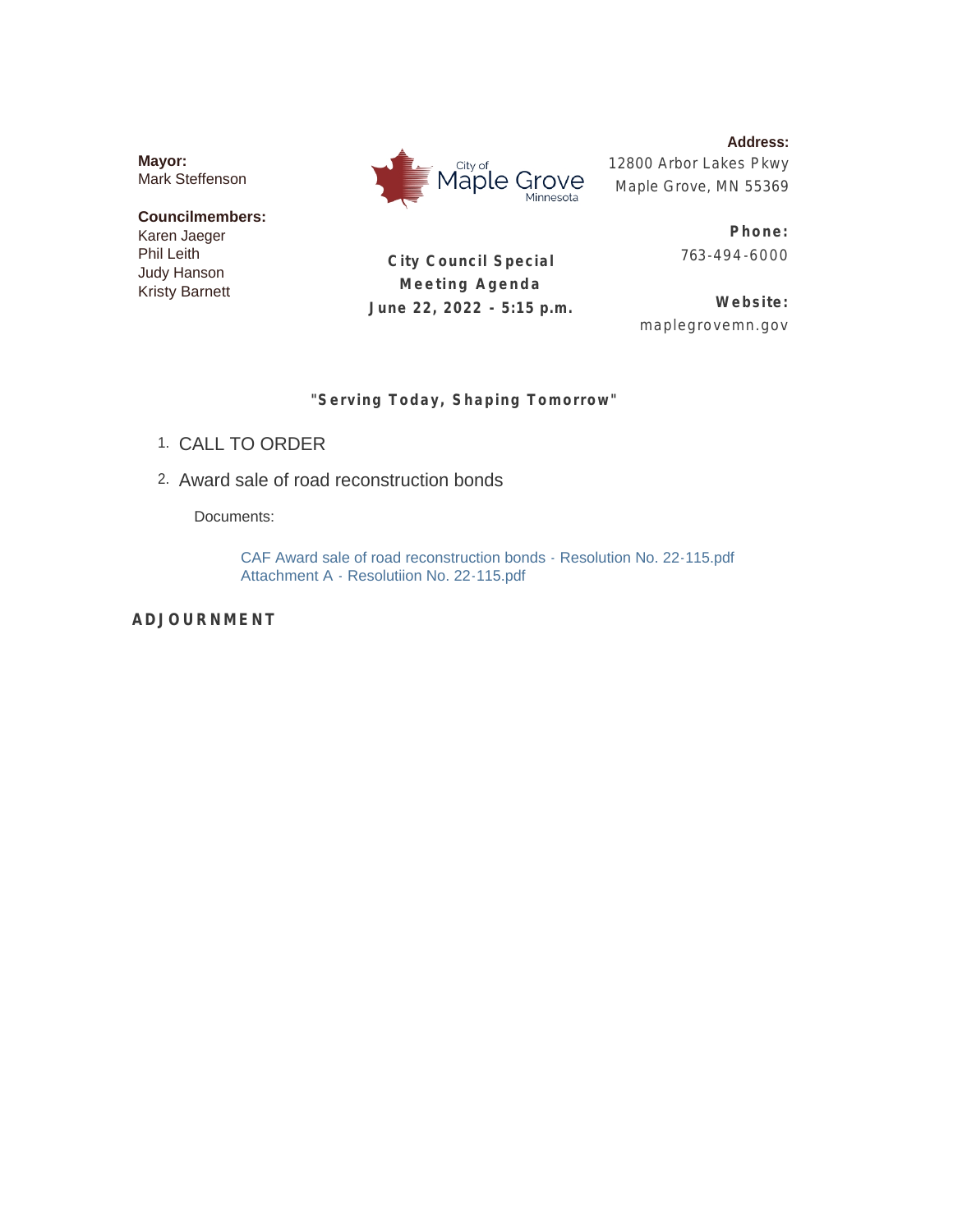

# **REQUEST FOR COUNCIL ACTION**

| <b>MEETING DATE:</b> | June 22, 2022                                               |
|----------------------|-------------------------------------------------------------|
| <b>PREPARED BY:</b>  | Greg Sticha, Finance Director                               |
| <b>AGENDA ITEM:</b>  | Award Sale of Road Reconstructions Bonds, Resolution 22-115 |

#### **PREVIOUS ACTIONS:**

Council, at their February 7, 2022 meeting, adopted Resolutions 22-034, 22-035 and 22-036 establishing Street Rehabilitation Projects 22-01, 22-02 and 22-03, ordering feasibility reports, receiving feasibility reports, establishing hearing, declaring costs to be assessed, ordering preparation of assessment roll and ordering special assessment hearing.

Council, at their March 21, 2022 meeting, adopted Resolution 21-063 ordering the projects, adopting the special assessment against benefited lands, ordering plans, approving plans and authorizing advertisement for bids for the following projects: Townhouse Villages at Eagle Lake Street Rehabilitation Project No. 22-01; and Deerwood Homes and Eagle Lake Area Street Rehabilitation Project No. 22-02

City Council then at the May 16, 2022 meeting approved resolution No. 22-091 calling for the sale of road reconstruction bonds in the par amount of \$15,390,000.

#### **RECOMMENDED COUNCIL ACTION:**

Motion to adopt Resolution No. 22-115 providing for the issuance and sale of \$15,390,000 General Obligation Improvement Bonds, Series 2022A, pledging for the security thereof special assessments and levying a tax for the payment thereof.

#### **COMMENTS:**

The City has ordered projects, received bids and awarded contracts for the construction of the 2022 street rehabilitation projects. The City is issuing bonds this evening to finance the current road reconstruction projects by awarding bid to the lowest bidder, which will be shared with the city council the night of this meeting. As a part of issuing the bonds the city underwent a review by the city's rating agency Standard & Poors and the city's AAA rating was affirmed.

#### **ATTACHMENTS:**

Attachment A: Resolution awarding bid of 2022A Road Reconstruction Bonds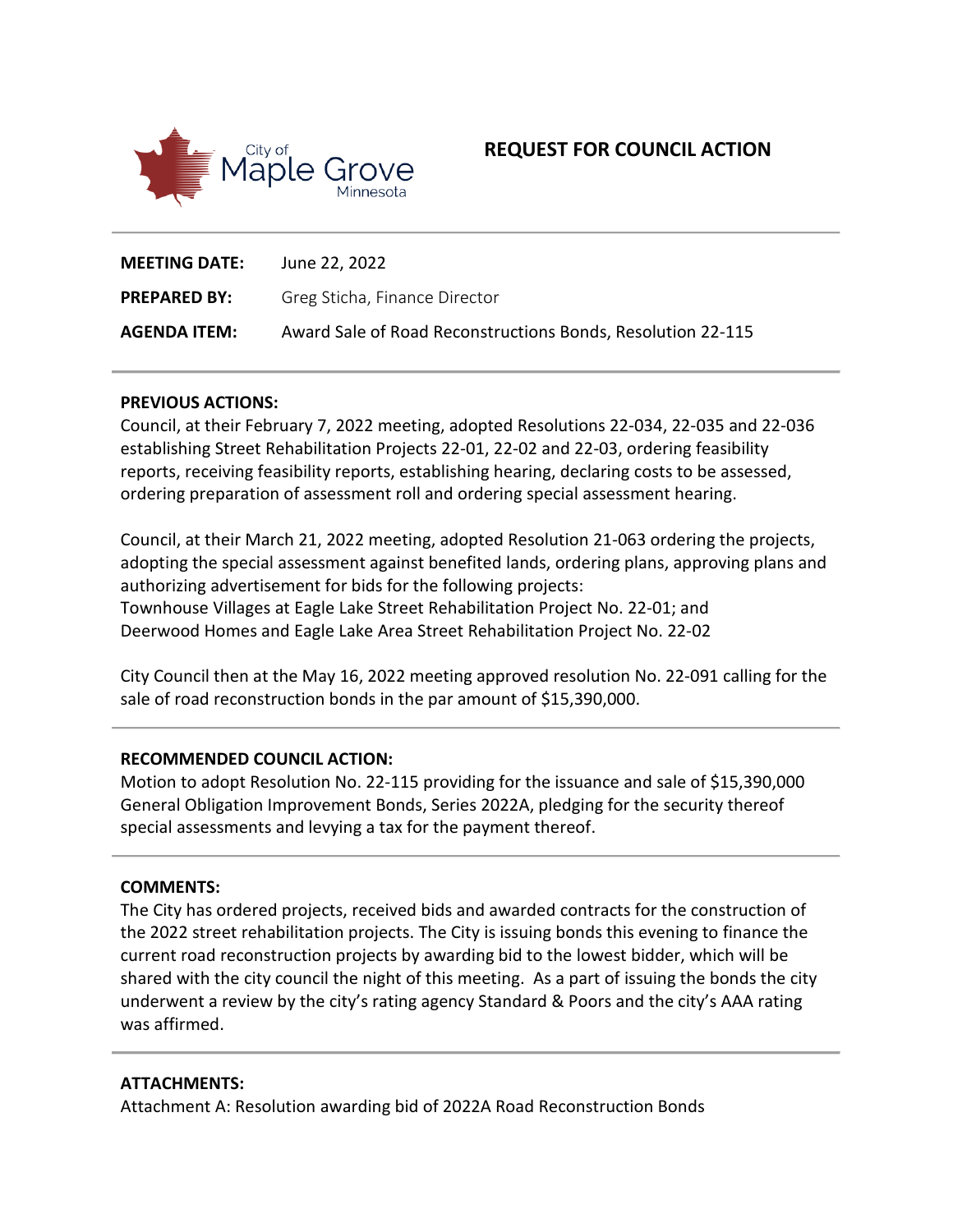## EXTRACT OF MINUTES OF A MEETING OF THE CITY COUNCIL OF THE CITY OF MAPLE GROVE, MINNESOTA

HELD: JUNE 22, 2022

Pursuant to due call, a regular or special meeting of the City Council of the City of Maple Grove, Hennepin County, Minnesota, was duly held at the Government Center in the City on June 22, 2022, at 5:15 P.M., for the purpose, in part, of providing for the issuance and sale of \$15,390,000 General Obligation Improvement Bonds, Series 2022A.

The following members were present:

and the following were absent:

Member **introduced** the following resolution and moved its adoption:

## RESOLUTION NO. 22-115

## RESOLUTION PROVIDING FOR THE ISSUANCE AND SALE OF \$15,390,000 GENERAL OBLIGATION IMPROVEMENT BONDS, SERIES 2022A, PLEDGING FOR THE SECURITY THEREOF SPECIAL ASSESSMENTS AND LEVYING A TAX FOR THE PAYMENT THEREOF

A. WHEREAS, the City Council of the City of Maple Grove, Minnesota (the "City") has heretofore determined and declared that it is necessary and expedient to issue \$15,390,000 General Obligation Improvement Bonds, Series 2022A (the "Bonds" or individually, a "Bond"), pursuant to Minnesota Statutes, Chapters 475 and 429 for the purpose of financing public improvements in the City (the "Improvements"); and

B. WHEREAS, the Improvements and all their components have been ordered prior to the date hereof, after a hearing thereon for which notice was given describing the Improvements or all their components by general nature, estimated cost, and area to be assessed; and

C. WHEREAS, the City has retained Ehlers & Associates, Inc., in Roseville, Minnesota ("Ehlers"), as its independent municipal advisor for the sale of the Bonds and was therefore authorized to sell the Bonds by private negotiation in accordance with Minnesota Statutes, Section 475.60, Subdivision 2(9) and proposals to purchase the Bonds have been solicited by Ehlers; and

D. WHEREAS, the proposals set forth on Exhibit A attached hereto were received by the City Clerk, or designee, at the offices of Ehlers at 10:00 A.M. this same day pursuant to the Preliminary Official Statement, dated June 9, 2022, established for the Bonds; and

E. WHEREAS, it is in the best interests of the City that the Bonds be issued in bookentry form as hereinafter provided; and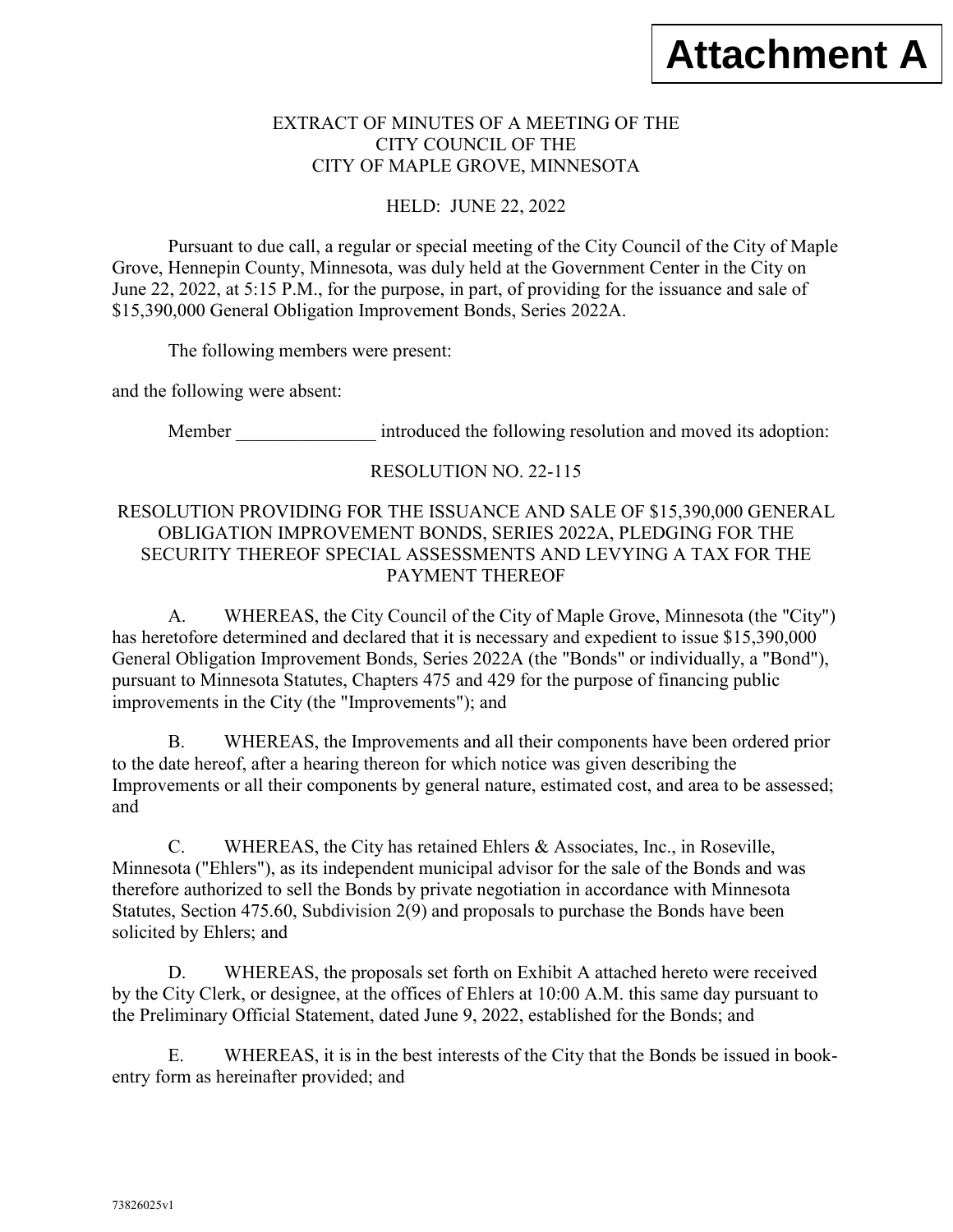NOW, THEREFORE, BE IT RESOLVED by the City Council of the City of Maple Grove, Minnesota, as follows:

1. Acceptance of Proposal. The proposal of  $\cdot$ , in \_\_\_\_\_\_\_\_\_\_\_\_\_\_, \_\_\_\_\_\_\_\_\_\_\_\_\_\_\_\_\_ (the "Purchaser"), to purchase the Bonds, in accordance with the Preliminary Official Statement, at the rates of interest hereinafter set forth, and to pay therefor the sum of \$ hereby, plus interest accrued to settlement, is hereby found, determined and declared to be the most favorable proposal received, is hereby accepted and the Bonds are hereby awarded to the Purchaser. The Finance Director is directed to retain the deposit of the Purchaser.

### 2. Bond Terms.

(a) Original Issue Date; Denominations; Maturities. The Bonds shall be dated July 19, 2022, as the date of original issue, be issued forthwith on or after such date in fully registered form, be numbered from R-1 upward in the denomination of \$5,000 each or in any integral multiple thereof of a single maturity (the "Authorized Denominations") and mature on February 1 in the years and amounts as follows:

| Year | Amount | Year | Amount |
|------|--------|------|--------|
| 2024 | \$     | 2032 | \$     |
| 2025 |        | 2033 |        |
| 2026 |        | 2034 |        |
| 2027 |        | 2035 |        |
| 2028 |        | 2036 |        |
| 2029 |        | 2037 |        |
| 2030 |        | 2038 |        |
| 2031 |        |      |        |

As may be requested by the Purchaser, one or more term Bonds may be issued having mandatory sinking fund redemption and final maturity amounts conforming to the foregoing principal repayment schedule, and corresponding additions may be made to the provisions of the applicable Bond(s).

(b) Book Entry Only System. The Depository Trust Company, a limited purpose trust company organized under the laws of the State of New York or any of its successors or its successors to its functions hereunder (the "Depository") will act as securities depository for the Bonds, and to this end:

(i) The Bonds shall be initially issued and, so long as they remain in book entry form only (the "Book Entry Only Period"), shall at all times be in the form of a separate single fully registered Bond for each maturity of the Bonds; and for purposes of complying with this requirement under paragraphs 5 and 10 Authorized Denominations for any Bond shall be deemed to be limited during the Book Entry Only Period to the outstanding principal amount of that Bond.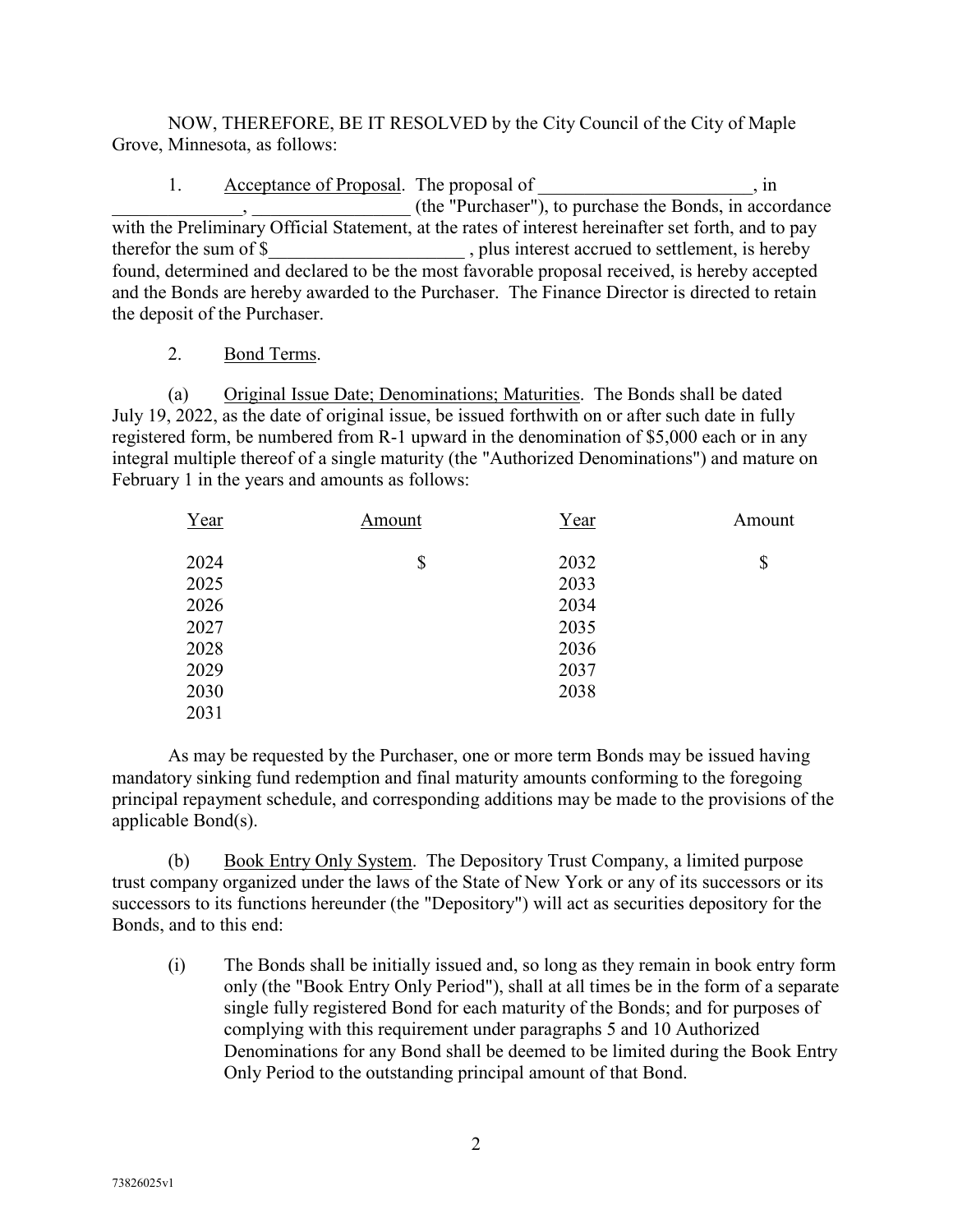- (ii) Upon initial issuance, ownership of the Bonds shall be registered in a bond register maintained by the Bond Registrar (as hereinafter defined) in the name of CEDE  $& CO$ , as the nominee (it or any nominee of the existing or a successor Depository, the "Nominee").
- (iii) With respect to the Bonds neither the City nor the Bond Registrar shall have any responsibility or obligation to any broker, dealer, bank, or any other financial institution for which the Depository holds Bonds as securities depository (the "Participant") or the person for which a Participant holds an interest in the Bonds shown on the books and records of the Participant (the "Beneficial Owner"). Without limiting the immediately preceding sentence, neither the City, nor the Bond Registrar, shall have any such responsibility or obligation with respect to (A) the accuracy of the records of the Depository, the Nominee or any Participant with respect to any ownership interest in the Bonds, or (B) the delivery to any Participant, any Owner or any other person, other than the Depository, of any notice with respect to the Bonds, including any notice of redemption, or (C) the payment to any Participant, any Beneficial Owner or any other person, other than the Depository, of any amount with respect to the principal of or premium, if any, or interest on the Bonds, or (D) the consent given or other action taken by the Depository as the Registered Holder of any Bonds (the "Holder"). For purposes of securing the vote or consent of any Holder under this Resolution, the City may, however, rely upon an omnibus proxy under which the Depository assigns its consenting or voting rights to certain Participants to whose accounts the Bonds are credited on the record date identified in a listing attached to the omnibus proxy.
- (iv) The City and the Bond Registrar may treat as and deem the Depository to be the absolute owner of the Bonds for the purpose of payment of the principal of and premium, if any, and interest on the Bonds, for the purpose of giving notices of redemption and other matters with respect to the Bonds, for the purpose of obtaining any consent or other action to be taken by Holders for the purpose of registering transfers with respect to such Bonds, and for all purpose whatsoever. The Bond Registrar, as paying agent hereunder, shall pay all principal of and premium, if any, and interest on the Bonds only to the Holder or the Holders of the Bonds as shown on the bond register, and all such payments shall be valid and effective to fully satisfy and discharge the City's obligations with respect to the principal of and premium, if any, and interest on the Bonds to the extent of the sum or sums so paid.
- (v) Upon delivery by the Depository to the Bond Registrar of written notice to the effect that the Depository has determined to substitute a new Nominee in place of the existing Nominee, and subject to the transfer provisions in paragraph 10, references to the Nominee hereunder shall refer to such new Nominee.
- (vi) So long as any Bond is registered in the name of a Nominee, all payments with respect to the principal of and premium, if any, and interest on such Bond and all notices with respect to such Bond shall be made and given, respectively, by the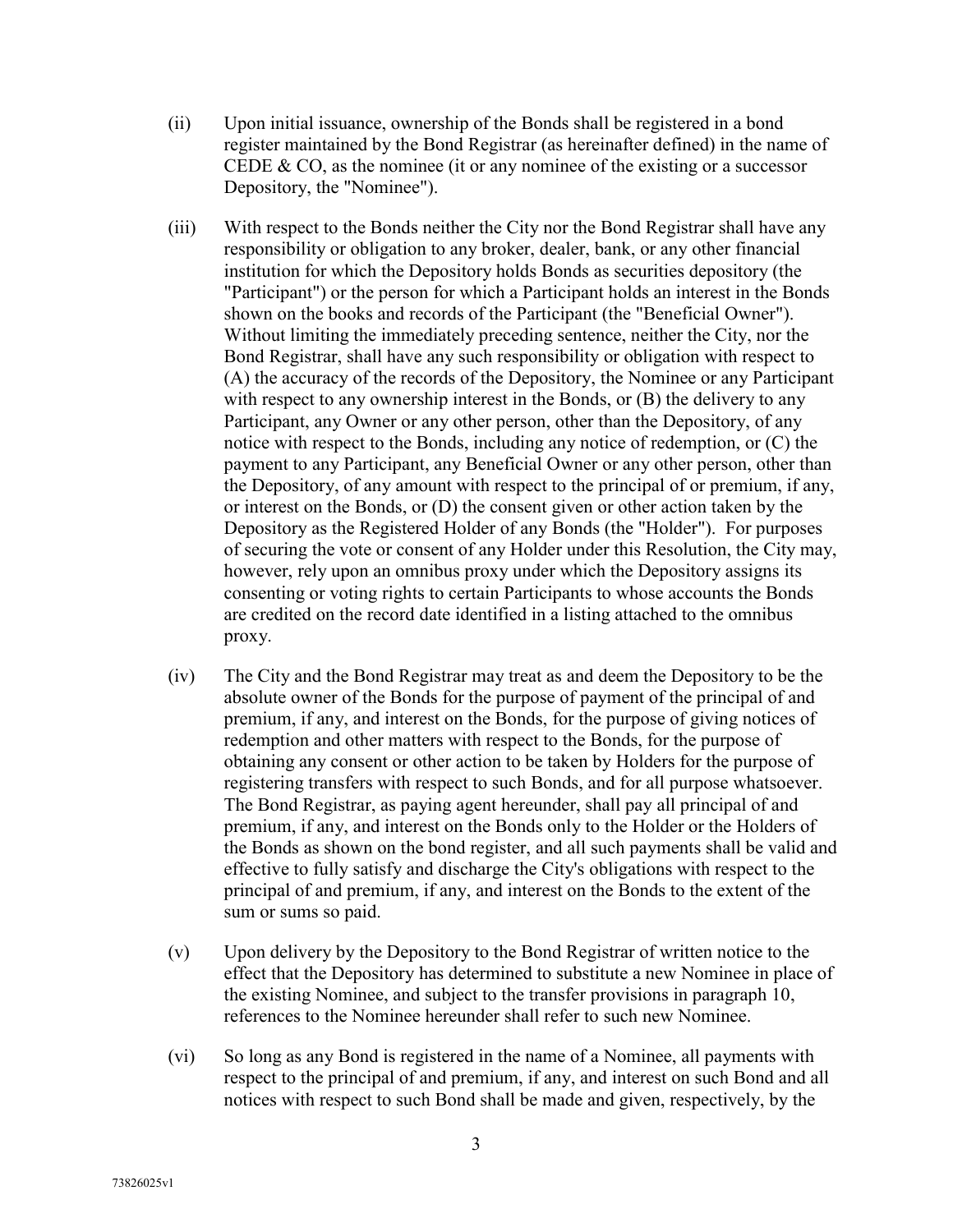Bond Registrar or City, as the case may be, to the Depository as provided in the Letter of Representations to the Depository required by the Depository as a condition to its acting as book-entry Depository for the Bonds (said Letter of Representations, together with any replacement thereof or amendment or substitute thereto, including any standard procedures or policies referenced therein or applicable thereto respecting the procedures and other matters relating to the Depository's role as book-entry Depository for the Bonds, collectively hereinafter referred to as the "Letter of Representations").

- (vii) All transfers of beneficial ownership interests in each Bond issued in book-entry form shall be limited in principal amount to Authorized Denominations and shall be effected by procedures by the Depository with the Participants for recording and transferring the ownership of beneficial interests in such Bonds.
- (viii) In connection with any notice or other communication to be provided to the Holders pursuant to this Resolution by the City or Bond Registrar with respect to any consent or other action to be taken by Holders, the Depository shall consider the date of receipt of notice requesting such consent or other action as the record date for such consent or other action; provided, that the City or the Bond Registrar may establish a special record date for such consent or other action. The City or the Bond Registrar shall, to the extent possible, give the Depository notice of such special record date not less than fifteen calendar days in advance of such special record date to the extent possible.
- (ix) Any successor Bond Registrar in its written acceptance of its duties under this Resolution and any paying agency/bond registrar agreement, shall agree to take any actions necessary from time to time to comply with the requirements of the Letter of Representations.

(c) Termination of Book-Entry Only System. Discontinuance of a particular Depository's services and termination of the book-entry only system may be effected as follows:

- (i) The Depository may determine to discontinue providing its services with respect to the Bonds at any time by giving written notice to the City and discharging its responsibilities with respect thereto under applicable law. The City may terminate the services of the Depository with respect to the Bond if it determines that the Depository is no longer able to carry out its functions as securities depository or the continuation of the system of book-entry transfers through the Depository is not in the best interests of the City or the Beneficial Owners.
- (ii) Upon termination of the services of the Depository as provided in the preceding paragraph, and if no substitute securities depository is willing to undertake the functions of the Depository hereunder can be found which, in the opinion of the City, is willing and able to assume such functions upon reasonable or customary terms, or if the City determines that it is in the best interests of the City or the Beneficial Owners of the Bond that the Beneficial Owners be able to obtain certificates for the Bonds, the Bonds shall no longer be registered as being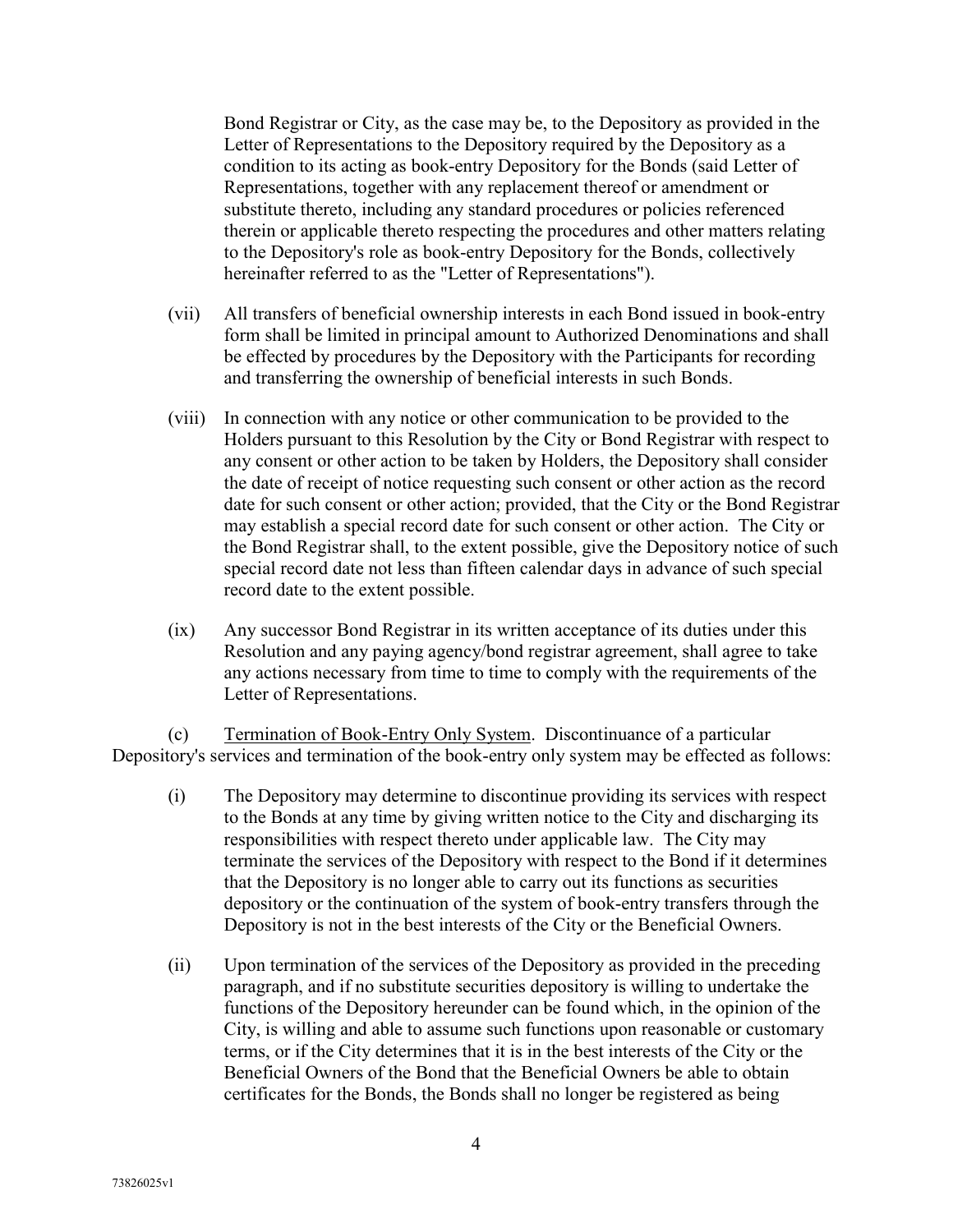registered in the bond register in the name of the Nominee, but may be registered in whatever name or names the Holder of the Bonds shall designate at that time, in accordance with paragraph 10. To the extent that the Beneficial Owners are designated as the transferee by the Holders, in accordance with paragraph 10, the Bonds will be delivered to the Beneficial Owners.

(iii) Nothing in this subparagraph (d) shall limit or restrict the provisions of paragraph 10.

(d) Letter of Representations. The provisions in the Letter of Representations are incorporated herein by reference and made a part of the resolution, and if and to the extent any such provisions are inconsistent with the other provisions of this resolution, the provisions in the Letter of Representations shall control.

3. Purpose. The Bonds shall provide funds to finance the Improvements. The total cost of the Improvements, which shall include all costs enumerated in Minnesota Statutes, Section 475.65, is estimated to be at least equal to the amount of the Bonds. Work on the Improvements shall proceed with due diligence to completion. The City covenants that it shall do all things and perform all acts required of it to assure that work on the Improvements proceeds with due diligence to completion and that any and all permits and studies required under law for the Improvements are obtained.

4. Interest. The Bonds shall bear interest payable semiannually on February 1 and August 1 of each year (each, an "Interest Payment Date"), commencing August 1, 2023, calculated on the basis of a 360-day year of twelve 30-day months, at the respective rates per annum set forth opposite the maturity years as follows:

| Maturity Year | <b>Interest Rate</b> | Maturity Year | <b>Interest Rate</b> |
|---------------|----------------------|---------------|----------------------|
| 2024          | $\frac{0}{0}$        | 2032          | $\frac{0}{0}$        |
| 2025          |                      | 2033          |                      |
| 2026          |                      | 2034          |                      |
| 2027          |                      | 2035          |                      |
| 2028          |                      | 2036          |                      |
| 2029          |                      | 2037          |                      |
| 2030          |                      | 2038          |                      |
| 2031          |                      |               |                      |

5. Redemption. All Bonds maturing on February 1, 2032, and thereafter shall be subject to redemption and prepayment at the option of the City on February 1, 2031, and on any date thereafter at a price of par plus accrued interest. Redemption may be in whole or in part of the Bonds subject to prepayment. If redemption is in part, the maturities and the principal amounts within each maturity to be redeemed shall be determined by the City and if only part of the Bonds having a common maturity date are called for prepayment, the specific Bonds to be prepaid shall be chosen by lot by the Registrar. Bonds or portions thereof called for redemption shall be due and payable on the redemption date, and interest thereon shall cease to accrue from and after the redemption date. Mailed notice of redemption shall be given to the paying agent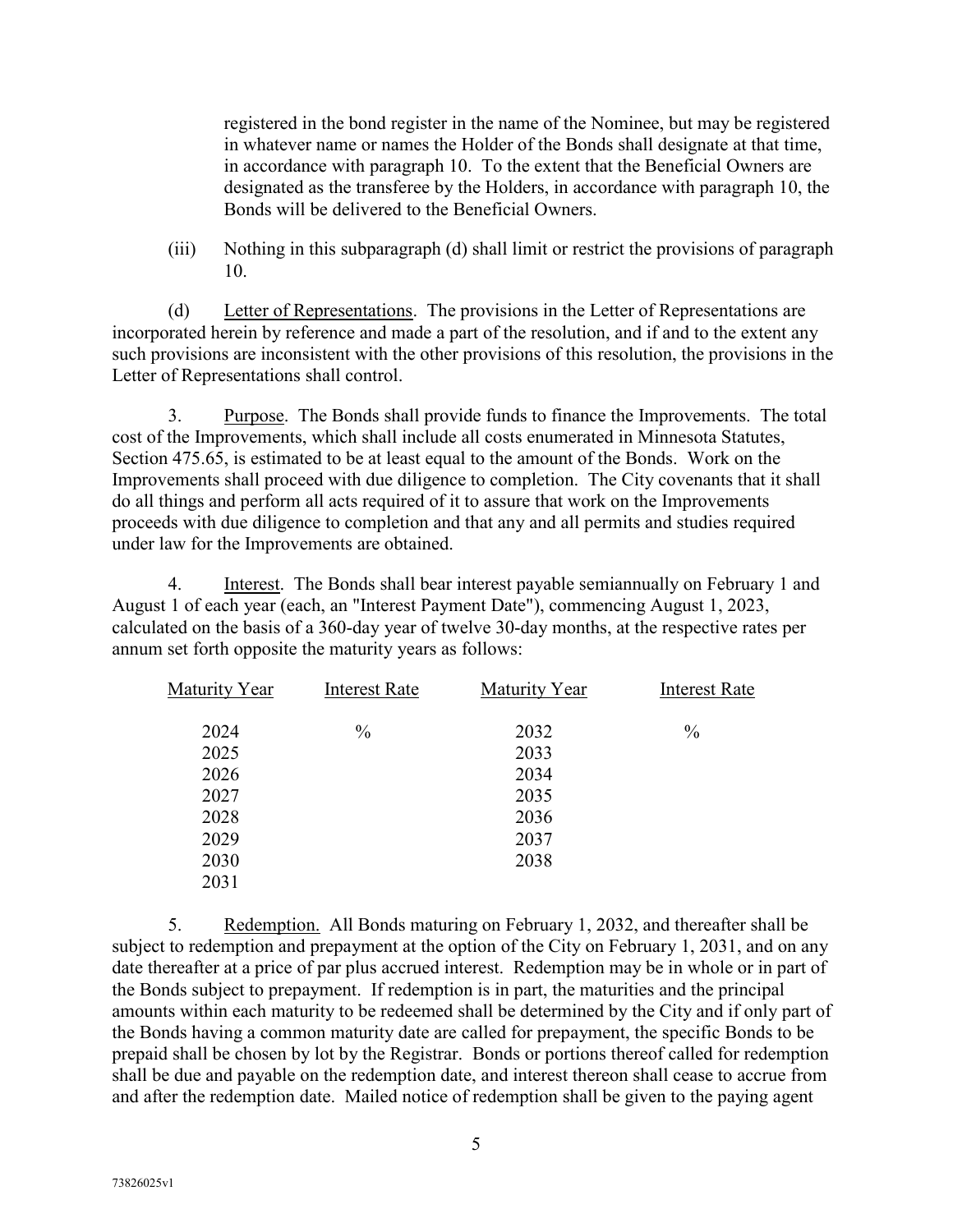and to each affected registered holder of the Bonds not more than sixty (60) days and not fewer than thirty (30) days prior to the date fixed for redemption.

To effect a partial redemption of Bonds having a common maturity date, the Registrar prior to giving notice of redemption shall assign to each Bond having a common maturity date a distinctive number for each \$5,000 of the principal amount of such Bond. The Registrar shall then select by lot, using such method of selection as it shall deem proper in its discretion, from the numbers so assigned to the Bonds, as many numbers as, at \$5,000 for each number, shall equal the principal amount of the Bonds to be redeemed. The Bonds to be redeemed shall be the Bonds to which were assigned numbers so selected; provided, however, that only so much of the principal amount of each Bond of a denomination of more than \$5,000 shall be redeemed as shall equal \$5,000 for each number assigned to it and so selected. If a Bond is to be redeemed only in part, it shall be surrendered to the Registrar (with, if the City or Registrar so requires, a written instrument of transfer in form satisfactory to the City and Registrar duly executed by the Holder thereof or the Holder's attorney duly authorized in writing) and the City shall execute (if necessary) and the Registrar shall authenticate and deliver to the Holder of the Bond, without service charge, a new Bond or Bonds having the same stated maturity and interest rate and of any Authorized Denomination or Denominations, as requested by the Holder, in aggregate principal amount equal to and in exchange for the unredeemed portion of the principal of the Bond so surrendered.

6. Bond Registrar. The City hereby appoints Bond Trust Services Corporation, in Roseville, Minnesota, to act as bond registrar and transfer agent with respect to the Bonds (the "Bond Registrar"), and shall do so unless and until a successor Bond Registrar is duly appointed, all pursuant to any contract the City and Bond Registrar shall execute which is consistent herewith. The Bond Registrar shall also serve as paying agent unless and until a successor paying agent is duly appointed. Principal and interest on the Bonds shall be paid to the registered holders (or record holders) of the Bonds in the manner set forth in the form of Bond and in paragraph 12.

7. Form of Bond. The Bonds, together with the Bond Registrar's Certificate of Authentication, the form of Assignment and the registration information thereon, shall be in substantially the following form: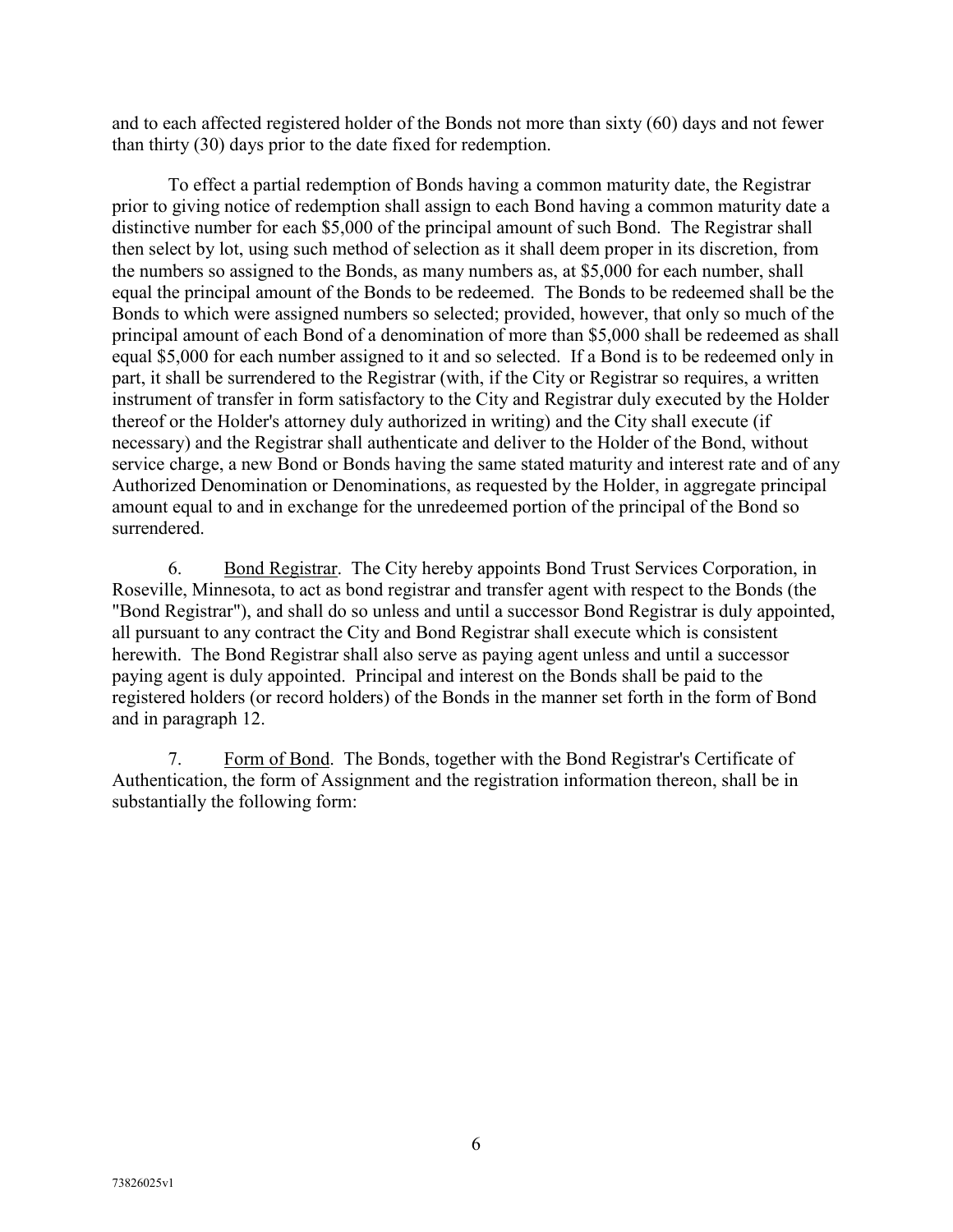### UNITED STATES OF AMERICA STATE OF MINNESOTA HENNEPIN COUNTY CITY OF MAPLE GROVE

 $R$ - $S$ 

#### GENERAL OBLIGATION ROAD RECONSTRUCTION BOND, SERIES 2021A

| Interest Rate     | <b>Maturity Date</b> | Date of Original Issue | CUSIP |
|-------------------|----------------------|------------------------|-------|
| $\frac{0}{0}$     | February 1,          | July 19, 2022          |       |
| REGISTERED OWNER: | CEDE & CO.           |                        |       |

PRINCIPAL AMOUNT:

THE CITY OF MAPLE GROVE, HENNEPIN COUNTY, MINNESOTA (the "Issuer"), certifies that it is indebted and for value received promises to pay to the registered owner specified above, or registered assigns, unless called for earlier redemption, in the manner hereinafter set forth, the principal amount specified above, on the maturity date specified above, and to pay interest thereon semiannually on February 1 and August 1 of each year (each, an "Interest Payment Date"), commencing August 1, 2023, at the rate per annum specified above (calculated on the basis of a 360-day year of twelve thirty-day months) until the principal sum is paid or has been provided for. This Bond will bear interest from the most recent Interest Payment Date to which interest has been paid or, if no interest has been paid, from the date of original issue hereof. The principal of and premium, if any, on this Bond are payable upon presentation and surrender hereof at Bond Trust Services Corporation, in Roseville, Minnesota, (the "Bond Registrar"), acting as paying agent, or any successor paying agent duly appointed by the Issuer. Interest on this Bond will be paid on each Interest Payment Date by check or draft mailed to the person in whose name this Bond is registered (the "Holder" or "Bondholder") on the registration books of the Issuer maintained by the Bond Registrar and at the address appearing thereon at the close of business on the fifteenth day of the calendar month next preceding such Interest Payment Date (the "Regular Record Date"). Any interest not so timely paid shall cease to be payable to the person who is the Holder hereof as of the Regular Record Date, and shall be payable to the person who is the Holder hereof at the close of business on a date (the "Special Record Date") fixed by the Bond Registrar whenever money becomes available for payment of the defaulted interest. Notice of the Special Record Date shall be given to Bondholders not less than ten days prior to the Special Record Date. The principal of and premium, if any, and interest on this Bond are payable in lawful money of the United States of America. So long as this Bond is registered in the name of the Depository or its Nominee as provided in the Resolution hereinafter described, and as those terms are defined therein, payment of principal of, premium, if any, and interest on this Bond and notice with respect thereto shall be made as provided in the Letter of Representations, as defined in the Resolution, and surrender of this Bond shall not be required for payment of the redemption price upon a partial redemption of this Bond. Until termination of the book-entry only system pursuant to the Resolution, Bonds may only be registered in the name of the Depository or its Nominee.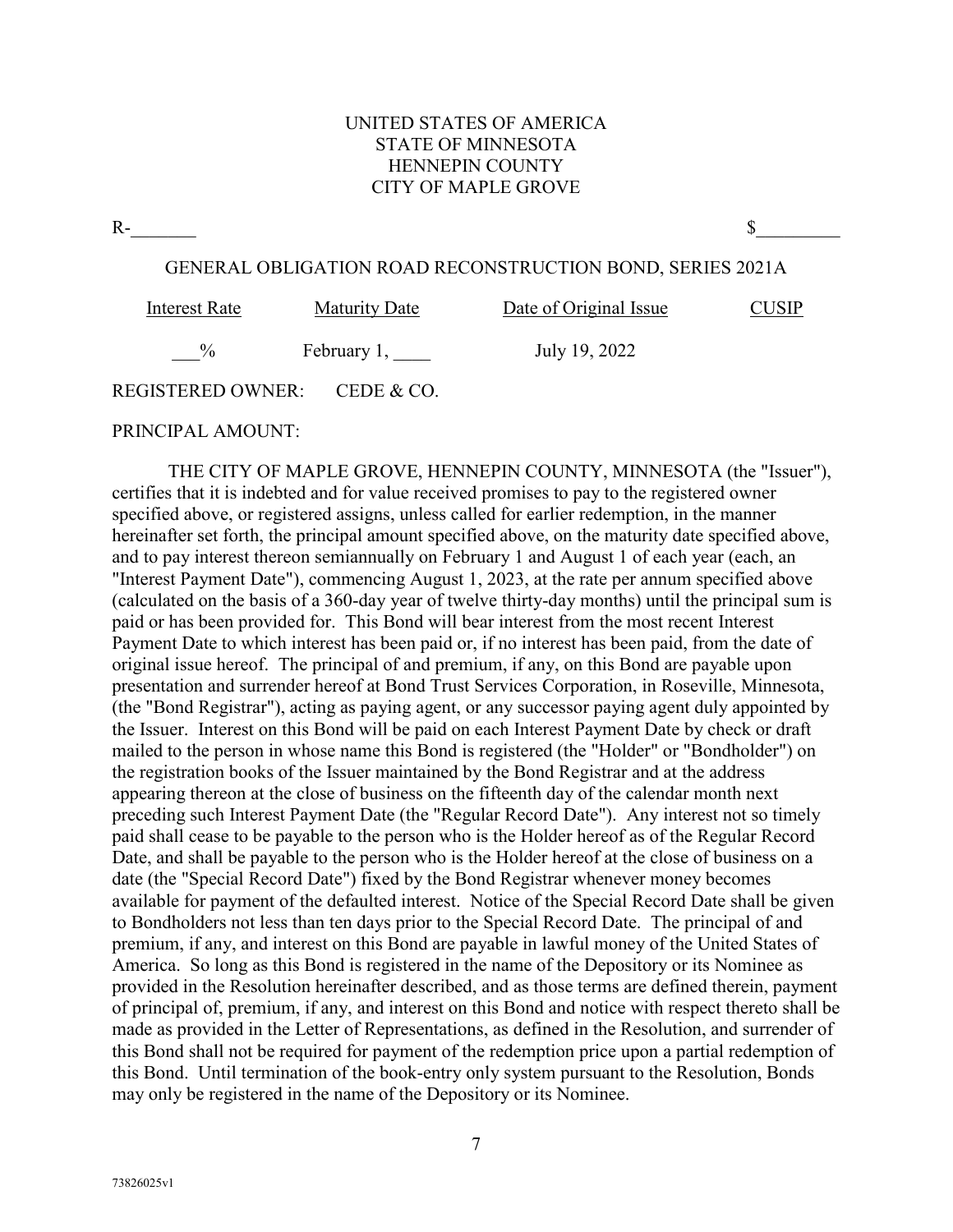Optional Redemption. The Bonds of this issue (the "Bonds") maturing on February 1, 2032, and thereafter, are subject to redemption and prepayment at the option of the Issuer on February 1, 2031, and on any date thereafter at a price of par plus accrued interest. Redemption may be in whole or in part of the Bonds subject to prepayment. If redemption is in part, the maturities and the principal amounts within each maturity to be redeemed shall be determined by the Issuer; and if only part of the Bonds having a common maturity date are called for prepayment, the specific Bonds to be prepaid shall be chosen by lot by the Bond Registrar. Bonds or portions thereof called for redemption shall be due and payable on the redemption date, and interest thereon shall cease to accrue from and after the redemption date. Mailed notice of redemption shall be given to the paying agent and to each affected registered holder of the Bonds not more than sixty (60) days and not fewer than thirty (30) days prior to the date fixed for redemption.

Prior to the date on which any Bond or Bonds are directed by the Issuer to be redeemed in advance of maturity, the Issuer will cause notice of the call thereof for redemption identifying the Bonds to be redeemed to be mailed to the Bond Registrar and all Bondholders, at the addresses shown on the Bond Register. All Bonds so called for redemption will cease to bear interest on the specified redemption date, provided funds for their redemption have been duly deposited.

Selection of Bonds for Redemption; Partial Redemption. To effect a partial redemption of Bonds having a common maturity date, the Bond Registrar shall assign to each Bond having a common maturity date a distinctive number for each \$5,000 of the principal amount of such Bond. The Bond Registrar shall then select by lot, using such method of selection as it shall deem proper in its discretion, from the numbers assigned to the Bonds, as many numbers as, at \$5,000 for each number, shall equal the principal amount of the Bonds to be redeemed. The Bonds to be redeemed shall be the Bonds to which were assigned numbers so selected; provided, however, that only so much of the principal amount of such Bond of a denomination of more than \$5,000 shall be redeemed as shall equal \$5,000 for each number assigned to it and so selected. If a Bond is to be redeemed only in part, it shall be surrendered to the Bond Registrar (with, if the Issuer or Bond Registrar so requires, a written instrument of transfer in form satisfactory to the Issuer and Bond Registrar duly executed by the Holder thereof or the Holder's attorney duly authorized in writing) and the Issuer shall execute (if necessary) and the Bond Registrar shall authenticate and deliver to the Holder of the Bond, without service charge, a new Bond or Bonds having the same stated maturity and interest rate and of any Authorized Denomination or Denominations, as requested by the Holder, in aggregate principal amount equal to and in exchange for the unredeemed portion of the principal of the Bond so surrendered.

Issuance; Purpose; General Obligation. This Bond is one of an issue in the total principal amount of \$15,390,000, all of like date of original issue and tenor, except as to number, maturity, interest rate, redemption privilege and denomination, issued pursuant to and in full conformity with the Constitution and laws of the State of Minnesota and pursuant to a resolution adopted by the City Council of the Issuer on June 22, 2022 (the "Resolution"), for the purpose of providing money to finance various public improvement projects within the jurisdiction of the Issuer. This Bond is payable out of the General Obligation Improvement Bonds, Series 2022A Fund of the Issuer. This Bond constitutes a general obligation of the Issuer, and to provide moneys for the prompt and full payment of its principal, premium, if any, and interest when the same become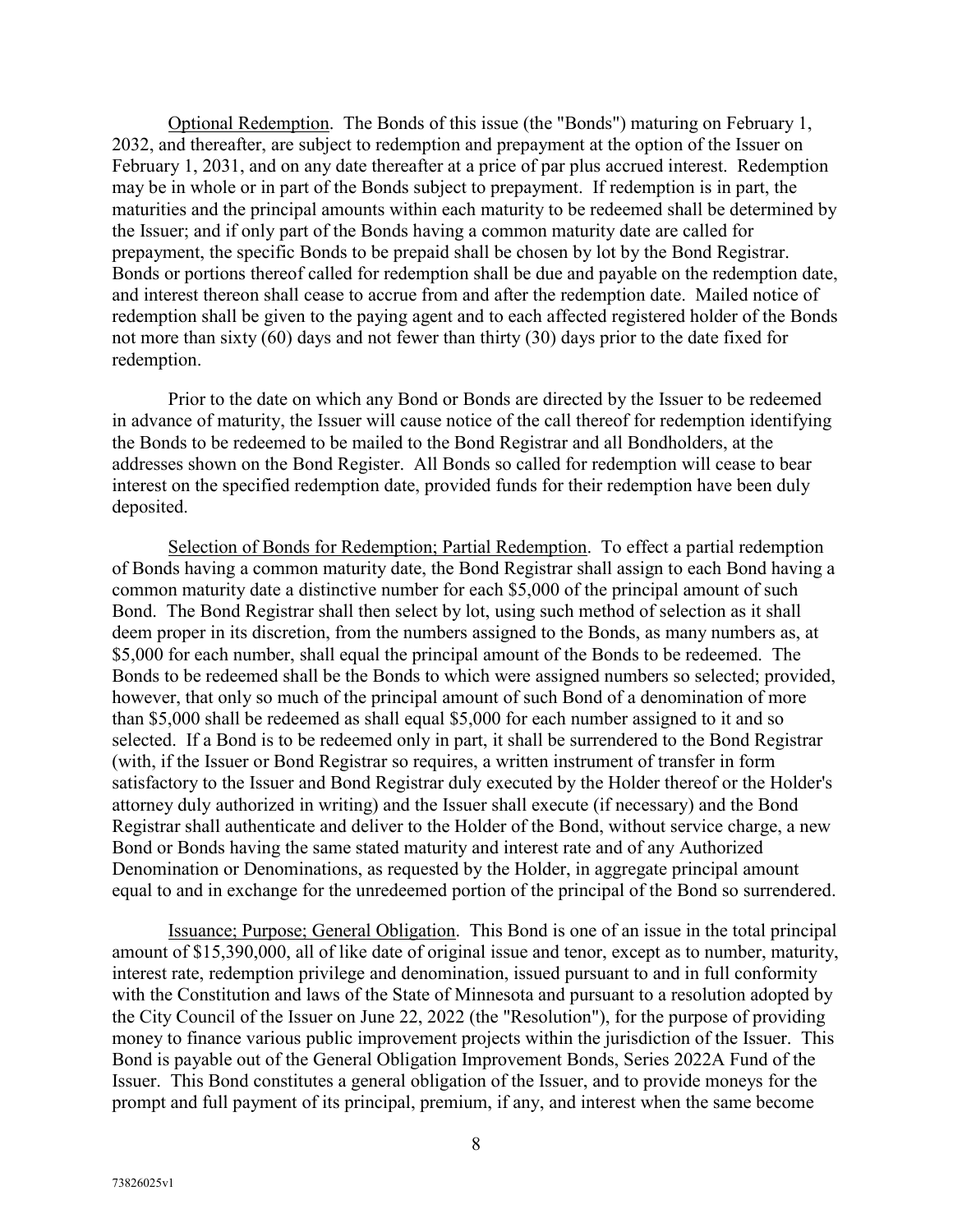due, the full faith and credit and taxing powers of the Issuer have been and are hereby irrevocably pledged.

Denominations; Exchange; Resolution. The Bonds are issuable solely in fully registered form in Authorized Denominations (as defined in the Resolution) and are exchangeable for fully registered Bonds of other Authorized Denominations in equal aggregate principal amounts at the principal office of the Bond Registrar, but only in the manner and subject to the limitations provided in the Resolution. Reference is hereby made to the Resolution for a description of the rights and duties of the Bond Registrar. Copies of the Resolution are on file in the principal office of the Bond Registrar.

Transfer. This Bond is transferable by the Holder in person or the Holder's attorney duly authorized in writing at the principal office of the Bond Registrar upon presentation and surrender hereof to the Bond Registrar, all subject to the terms and conditions provided in the Resolution and to reasonable regulations of the Issuer contained in any agreement with the Bond Registrar. Thereupon the Issuer shall execute and the Bond Registrar shall authenticate and deliver, in exchange for this Bond, one or more new fully registered Bonds in the name of the transferee (but not registered in blank or to "bearer" or similar designation), of an Authorized Denomination or Denominations, in aggregate principal amount equal to the principal amount of this Bond, of the same maturity and bearing interest at the same rate.

Fees upon Transfer or Loss. The Bond Registrar may require payment of a sum sufficient to cover any tax or other governmental charge payable in connection with the transfer or exchange of this Bond and any legal or unusual costs regarding transfers and lost Bonds.

Treatment of Registered Owners. The Issuer and Bond Registrar may treat the person in whose name this Bond is registered as the owner hereof for the purpose of receiving payment as herein provided (except as otherwise provided herein with respect to the Record Date) and for all other purposes, whether or not this Bond shall be overdue, and neither the Issuer nor the Bond Registrar shall be affected by notice to the contrary.

Authentication. This Bond shall not be valid or become obligatory for any purpose or be entitled to any security unless the Certificate of Authentication hereon shall have been executed by the Bond Registrar.

Not Qualified Tax-Exempt Obligation. This Bond has not been designated by the Issuer as a "qualified tax-exempt obligation" for purposes of Section 265(b)(3) of the Internal Revenue Code of 1986, as amended.

IT IS HEREBY CERTIFIED AND RECITED that all acts, conditions and things required by the Constitution and laws of the State of Minnesota to be done, to happen and to be performed, precedent to and in the issuance of this Bond, have been done, have happened and have been performed, in regular and due form, time and manner as required by law, and that this Bond, together with all other debts of the Issuer outstanding on the date of original issue hereof and the date of its issuance and delivery to the original purchaser, does not exceed any constitutional or statutory limitation of indebtedness.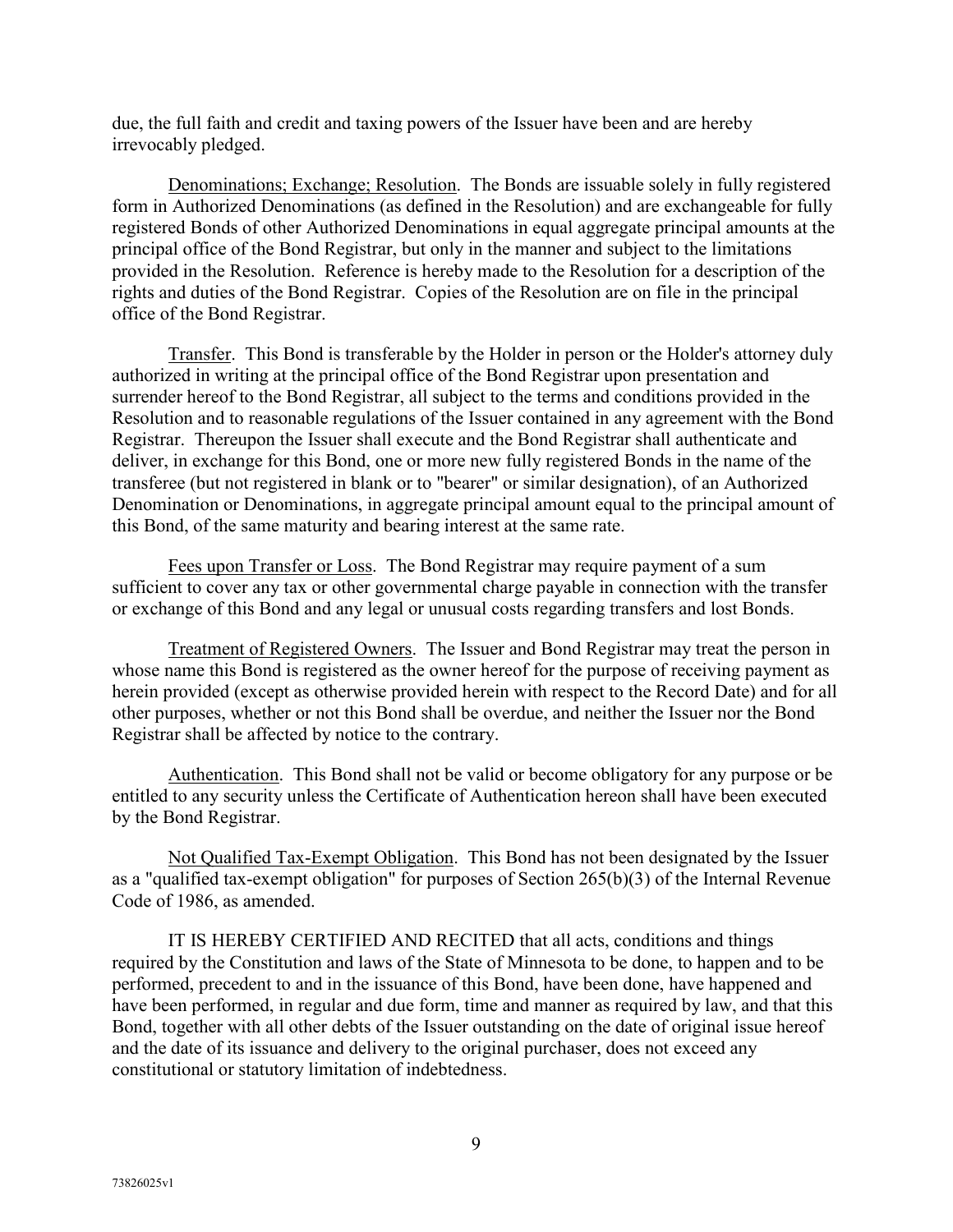IN WITNESS WHEREOF, the City of Maple Grove, Hennepin County, Minnesota, by its City Council has caused this Bond to be executed on its behalf by the facsimile signatures of its Mayor and its City Clerk, the corporate seal of the Issuer having been intentionally omitted as permitted by law.

Date of Registration:

\_\_\_\_\_\_\_\_\_\_\_\_\_\_\_\_\_\_\_\_\_\_\_\_\_\_\_\_

Registrable by: BOND TRUST SERVICES **CORPORATION** Payable at: BOND TRUST SERVICES **CORPORATION** 

CITY OF MAPLE GROVE, HENNEPIN COUNTY, MINNESOTA

This Bond is one of the Bonds described in the Resolution mentioned within.

BOND REGISTRAR'S CERTIFICATE OF AUTHENTICATION

BOND TRUST SERVICES **CORPORATION** Roseville, Minnesota, Bond Registrar

/s/ Facsimile Mayor

/s/ Facsimile City Clerk

 $By:$ 

Authorized Signature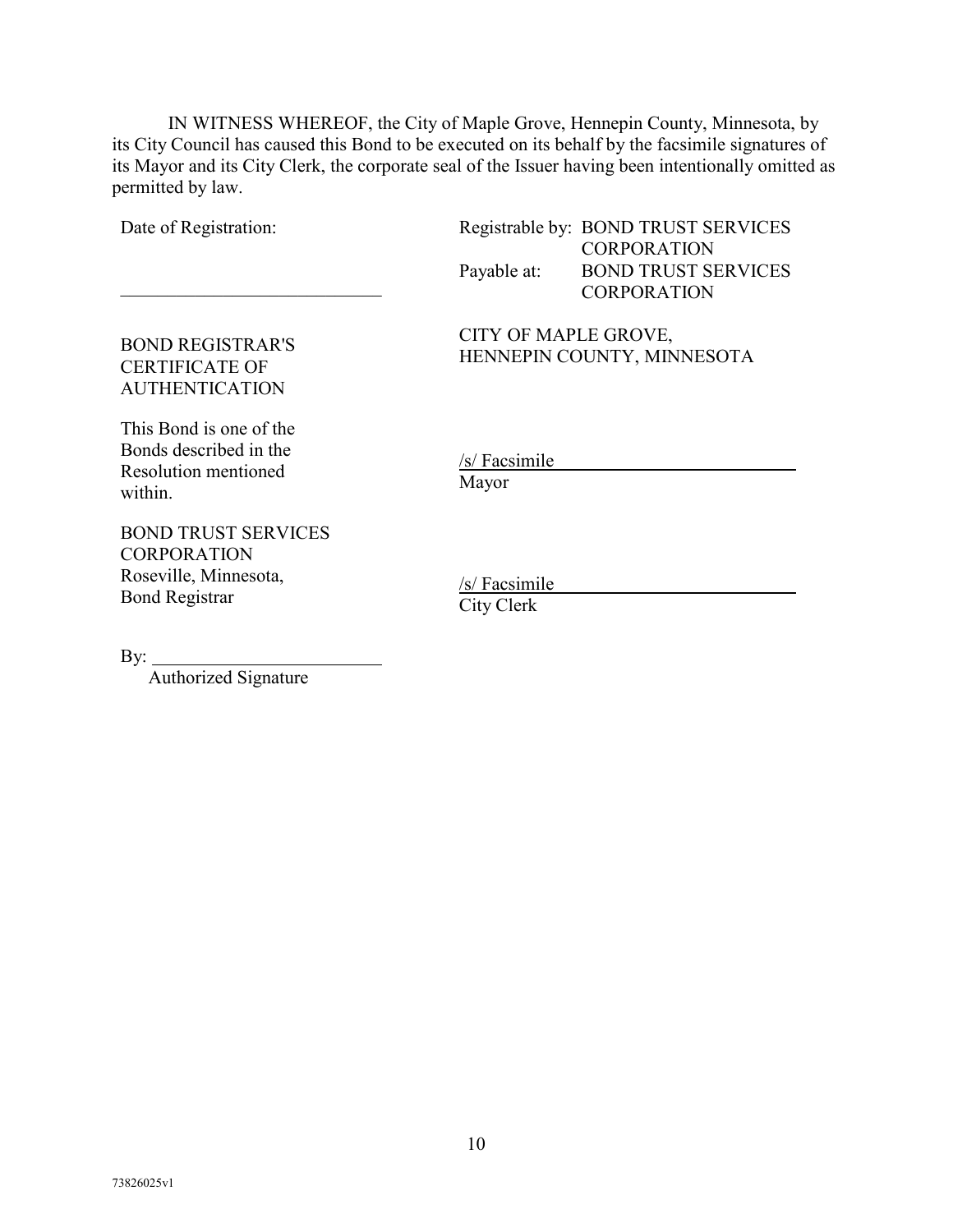### ABBREVIATIONS

The following abbreviations, when used in the inscription on the face of this Bond, shall be construed as though they were written out in full according to applicable laws or regulations:

TEN COM - as tenants in common TEN ENT - as tenants by the entireties JT TEN - as joint tenants with right of survivorship and not as tenants in common UTMA - \_\_\_\_\_\_\_\_\_\_\_ as custodian for \_\_\_\_\_\_\_\_\_\_\_\_\_\_ (Cust) (Minor)<br>
ue Uniform under the (State)

Transfers to Minors Act

Additional abbreviations may also be used though not in the above list.

#### ASSIGNMENT

For value received, the undersigned hereby sells, assigns and transfers unto

the within Bond and does hereby irrevocably constitute and appoint attorney to transfer the Bond on the books kept for the registration thereof, with full power of substitution in the premises.

Dated:  $\Box$ 

Notice: The assignor's signature to this assignment must correspond with the name as it appears upon the face of the within Bond in every particular, without alteration or any change whatever.

Signature Guaranteed:

\_\_\_\_\_\_\_\_\_\_\_\_\_\_\_\_\_\_\_\_\_\_\_\_\_\_\_

Signature(s) must be guaranteed by a national bank or trust company or by a brokerage firm having a membership in one of the major stock exchanges or any other "Eligible Guarantor Institution" as defined in 17 CFR 240.17 Ad-15(a)(2).

The Bond Registrar will not affect transfer of this Bond unless the information concerning the transferee requested below is provided.

Name and Address: \_\_\_\_\_\_\_\_\_\_\_\_\_\_\_\_\_\_\_\_\_\_\_\_\_\_\_\_\_\_\_\_\_\_\_\_\_\_\_\_

(Include information for all joint owners if the Bond is held by joint account.)

\_\_\_\_\_\_\_\_\_\_\_\_\_\_\_\_\_\_\_\_\_\_\_\_\_\_\_\_\_\_\_\_\_\_\_\_\_\_\_\_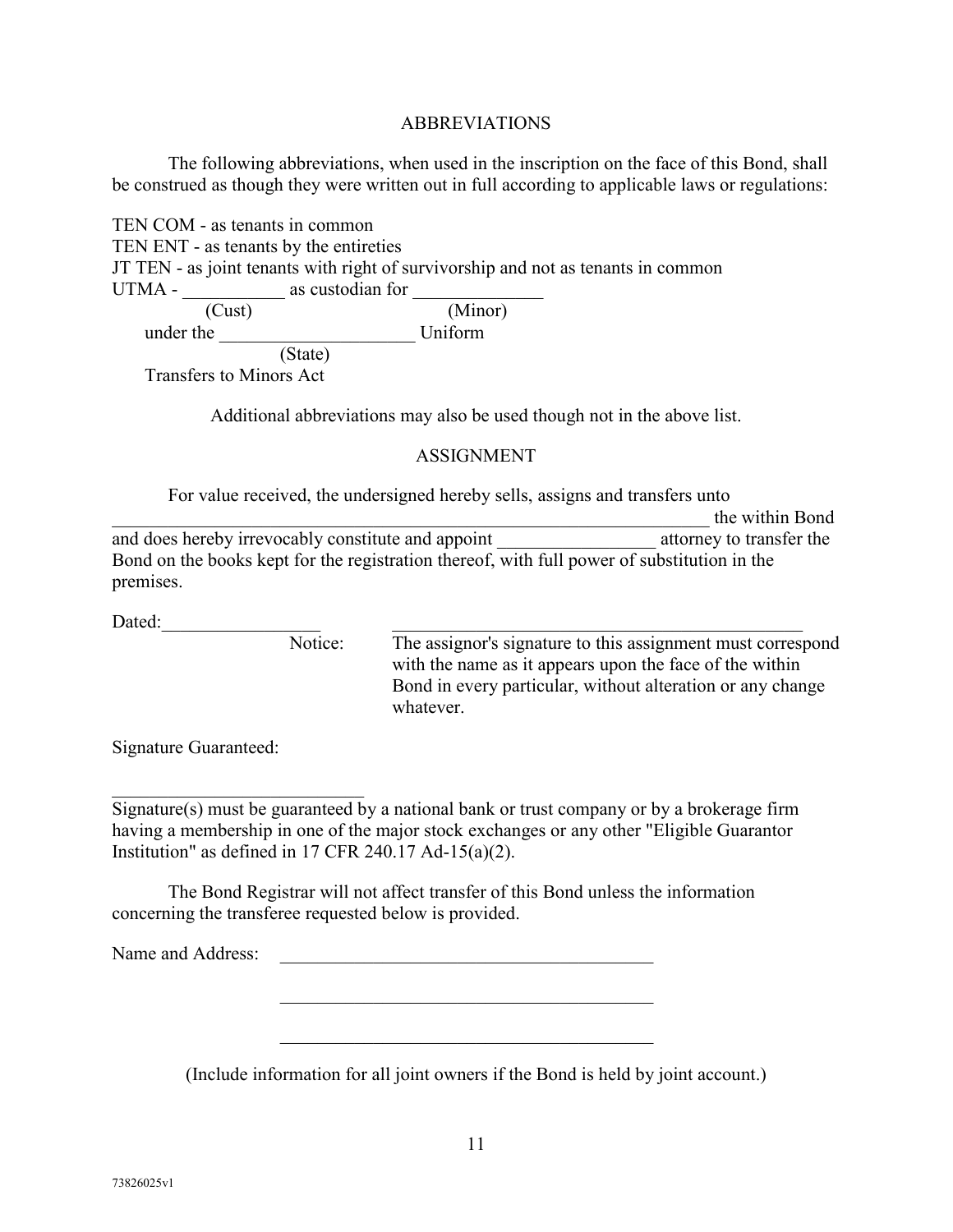8. Execution. The Bonds shall be in typewritten form, shall be executed on behalf of the City by the signatures of its Mayor and City Clerk and be sealed with the seal of the City; provided, as permitted by law, both signatures may be photocopied facsimiles and the corporate seal has been omitted. In the event of disability or resignation or other absence of either officer, the Bonds may be signed by the manual or facsimile signature of the officer who may act on behalf of the absent or disabled officer. In case either officer whose signature or facsimile of whose signature shall appear on the Bonds shall cease to be such officer before the delivery of the Bonds, the signature or facsimile shall nevertheless be valid and sufficient for all purposes, the same as if the officer had remained in office until delivery.

9. Authentication. No Bond shall be valid or obligatory for any purpose or be entitled to any security or benefit under this resolution unless a Certificate of Authentication on the Bond, substantially in the form hereinabove set forth, shall have been duly executed by an authorized representative of the Bond Registrar. Certificates of Authentication on different Bonds need not be signed by the same person. The Bond Registrar shall authenticate the signatures of officers of the City on each Bond by execution of the Certificate of Authentication on the Bond and by inserting as the date of registration in the space provided the date on which the Bond is authenticated, except that for purposes of delivering the original Bonds to the Purchaser, the Bond Registrar shall insert as a date of registration the date of original issue of July 19, 2022. The Certificate of Authentication so executed on each Bond shall be conclusive evidence that it has been authenticated and delivered under this resolution.

10. Registration; Transfer; Exchange. The City will cause to be kept at the principal office of the Bond Registrar a bond register in which, subject to such reasonable regulations as the Bond Registrar may prescribe, the Bond Registrar shall provide for the registration of Bonds and the registration of transfers of Bonds entitled to be registered or transferred as herein provided.

Upon surrender for transfer of any Bond at the principal office of the Bond Registrar, the City shall execute (if necessary), and the Bond Registrar shall authenticate, insert the date of registration (as provided in paragraph 9) of, and deliver, in the name of the designated transferee or transferees, one or more new Bonds of any Authorized Denomination or Denominations of a like aggregate principal amount, having the same stated maturity and interest rate, as requested by the transferor; provided, however, that no Bond may be registered in blank or in the name of "bearer" or similar designation.

At the option of the Holder, Bonds may be exchanged for Bonds of any Authorized Denomination or Denominations of a like aggregate principal amount and stated maturity, upon surrender of the Bonds to be exchanged at the principal office of the Bond Registrar. Whenever any Bonds are so surrendered for exchange, the City shall execute (if necessary), and the Bond Registrar shall authenticate, insert the date of registration of, and deliver the Bonds which the Holder making the exchange is entitled to receive.

All Bonds surrendered upon any exchange or transfer provided for in this resolution shall be promptly canceled by the Bond Registrar and thereafter disposed of as directed by the City.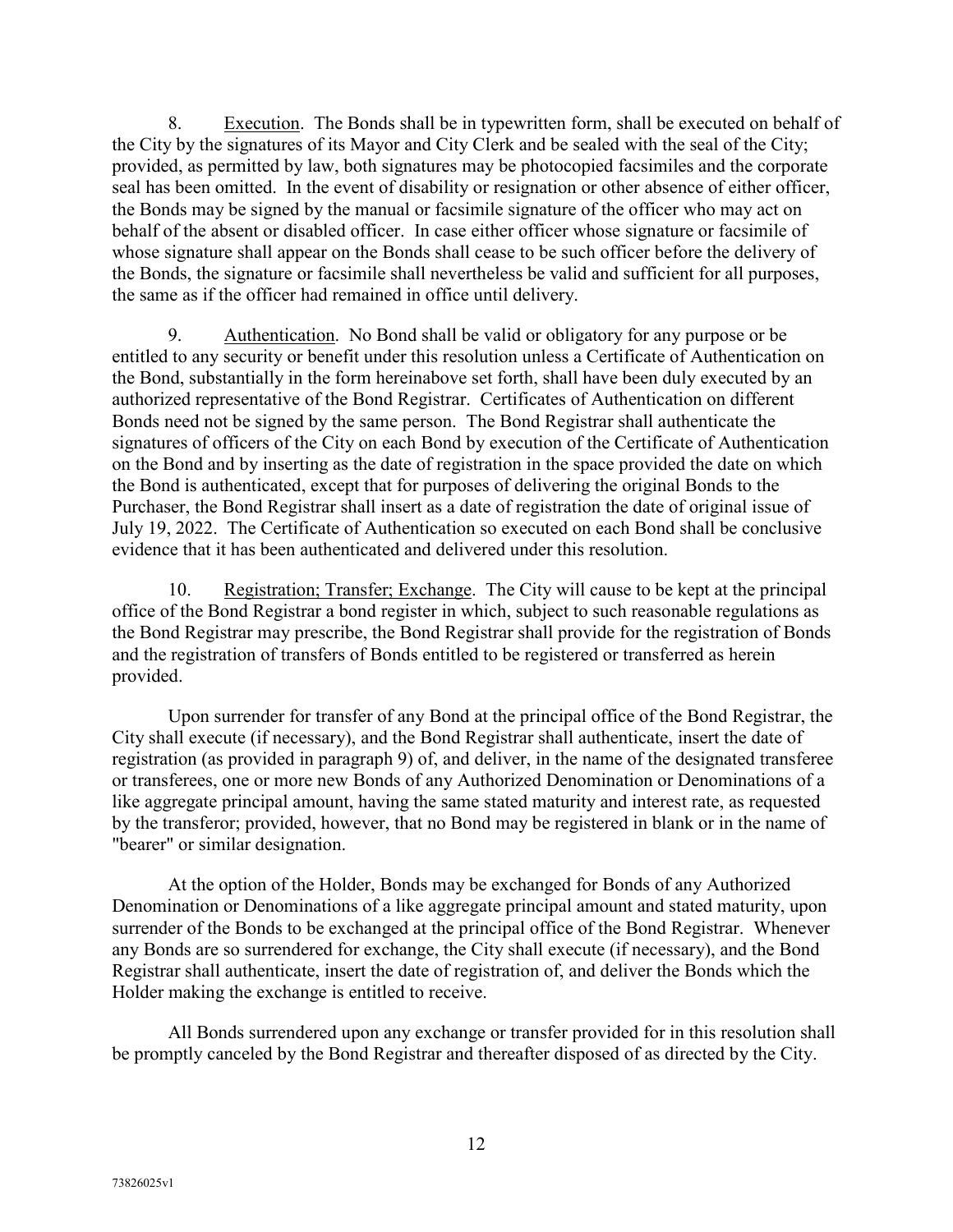All Bonds delivered in exchange for or upon transfer of Bonds shall be valid general obligations of the City evidencing the same debt, and entitled to the same benefits under this resolution, as the Bonds surrendered for such exchange or transfer.

Every Bond presented or surrendered for transfer or exchange shall be duly endorsed or be accompanied by a written instrument of transfer, in form satisfactory to the Bond Registrar, duly executed by the Holder thereof or his, her or its attorney duly authorized in writing

The Bond Registrar may require payment of a sum sufficient to cover any tax or other governmental charge payable in connection with the transfer or exchange of any Bond and any legal or unusual costs regarding transfers and lost Bonds.

Transfers shall also be subject to reasonable regulations of the City contained in any agreement with the Bond Registrar, including regulations which permit the Bond Registrar to close its transfer books between record dates and payment dates. The Finance Director is hereby authorized to negotiate and execute the terms of said agreement.

11. Rights Upon Transfer or Exchange. Each Bond delivered upon transfer of or in exchange for or in lieu of any other Bond shall carry all the rights to interest accrued and unpaid, and to accrue, which were carried by such other Bond.

12. Interest Payment; Record Date. Interest on any Bond shall be paid on each Interest Payment Date by check or draft mailed to the person in whose name the Bond is registered (the "Holder") on the registration books of the City maintained by the Bond Registrar and at the address appearing thereon at the close of business on the fifteenth day of the calendar month next preceding such Interest Payment Date (the "Regular Record Date"). Any such interest not so timely paid shall cease to be payable to the person who is the Holder thereof as of the Regular Record Date, and shall be payable to the person who is the Holder thereof at the close of business on a date (the "Special Record Date") fixed by the Bond Registrar whenever money becomes available for payment of the defaulted interest. Notice of the Special Record Date shall be given by the Bond Registrar to the Holders not less than ten days prior to the Special Record Date.

13. Treatment of Registered Owner. The City and Bond Registrar may treat the person in whose name any Bond is registered as the owner of such Bond for the purpose of receiving payment of principal of and premium, if any, and interest (subject to the payment provisions in paragraph 12) on, such Bond and for all other purposes whatsoever whether or not such Bond shall be overdue, and neither the City nor the Bond Registrar shall be affected by notice to the contrary.

14. Delivery; Application of Proceeds. The Bonds when so prepared and executed shall be delivered by the Finance Director to the Purchaser upon receipt of the purchase price, and the Purchaser shall not be obliged to see to the proper application thereof.

15. Fund and Accounts. There is hereby created a special fund to be designated the "General Obligation Improvement Bonds, Series 2022A Fund" (the "Fund") to be administered and maintained by the Finance Director as a bookkeeping account separate and apart from all other funds maintained in the official financial records of the City. The Fund shall be maintained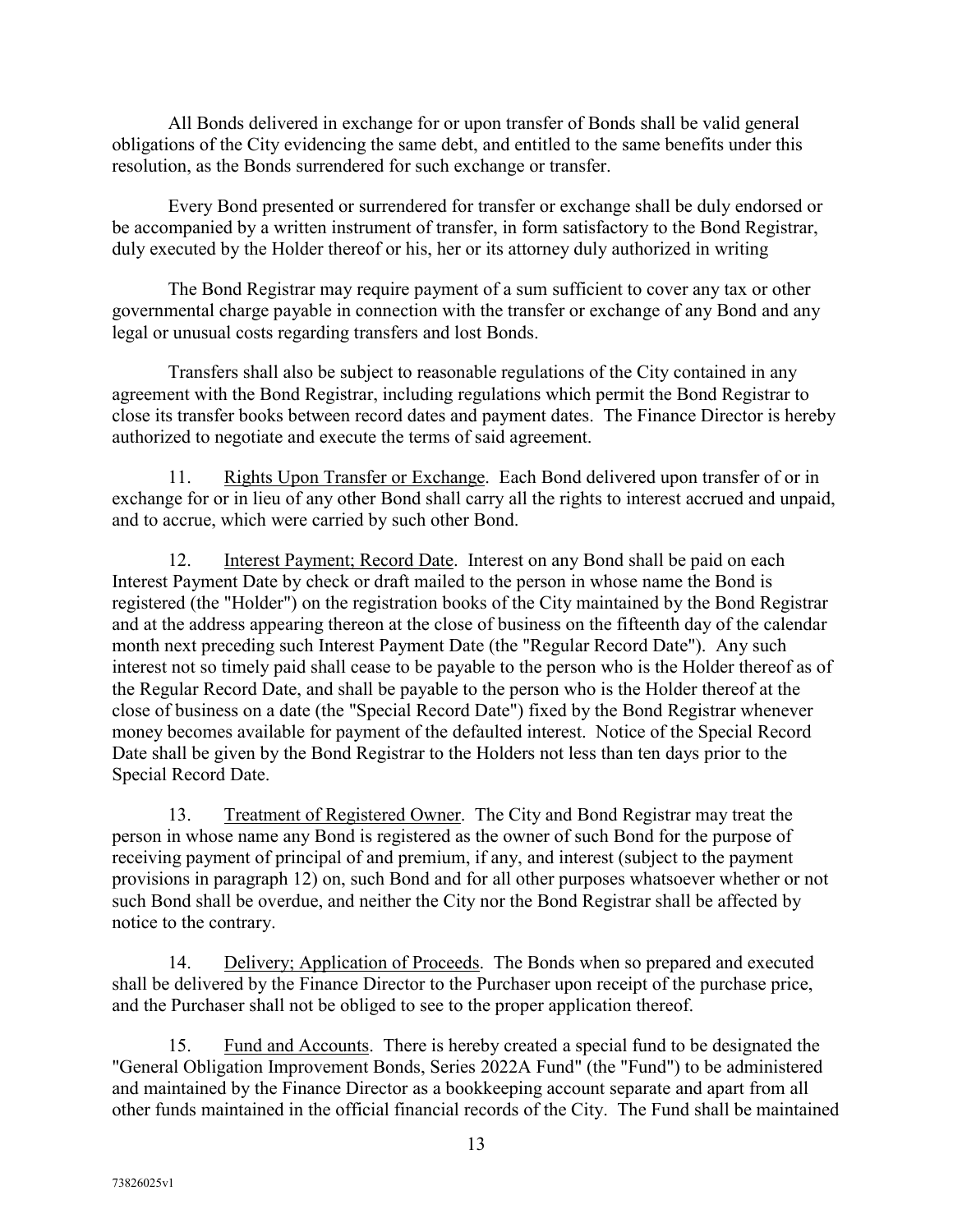in the manner herein specified until all of the Bonds and the interest thereon have been fully paid. There shall be maintained in the Fund the "Construction Account" and "Debt Service Account":

(a) Construction Account. To the Construction Account shall be credited the proceeds of the sale of the Bonds, plus any special assessments levied with respect to the Improvements and collected prior to completion of the Improvements and payment of the costs thereof. From the Construction Account there shall be paid all costs and expenses of making the Improvements, including the cost of any construction contracts heretofore let and all other costs incurred and to be incurred of the kind authorized in Minnesota Statutes, Section 475.65; and the moneys in the Construction Account shall be used for no other purpose except as otherwise provided by law; provided that the proceeds of the Bonds may also be used to the extent necessary to pay interest on the Bonds due prior to the anticipated date of commencement of the receipt of the collection of taxes or special assessments herein levied or covenanted to be levied; and provided further that if upon completion of the Improvements there shall remain any unexpended balance in the Construction Account, the balance (other than any special assessments) may be transferred to the Debt Service Account or the fund of any other improvement instituted pursuant to Minnesota Statutes, Chapter 429, and provided further that any special assessments credited to the Construction Account shall only be applied towards payment of the costs of the Improvements upon adoption of a resolution by the City Council determining that the application of the special assessments for such purpose will not cause the City to no longer be in compliance with Minnesota Statutes, Section 475.61, Subdivision 1.

(b) Debt Service Account. There are hereby irrevocably appropriated and pledged to, and there shall be credited to, the Debt Service Account: (i) all collections of special assessments herein covenanted to be levied with respect to the Improvements and either initially credited to the Construction Account and not already spent a permitted above and required to pay any principal and interest due on the Bonds or collected subsequent to the completion of the Improvements and payment of the costs thereof; (ii) any collection of all taxes herein or hereafter levied for the payment of the Bonds; (iii) all funds remaining in the Construction Account after completion of the Improvements and payment of the costs thereof; (iv) all investment earnings on funds held in the Debt Service Account; and (v) any and all other moneys which are properly available and are appropriated by the governing body of the City to the Debt Service Account. The Debt Service Account shall be used solely to pay the principal and interest and any premiums for redemption of the Bonds and any other general obligation bonds of the City hereafter issued by the City and made payable from the account as provided by law.

No portion of the proceeds of the Bonds shall be used directly or indirectly to acquire higher yielding investments or to replace funds which were used directly or indirectly to acquire higher yielding investments, except (1) for a reasonable temporary period until such proceeds are needed for the purpose for which the Bonds were issued and (2) in addition to the above in an amount not greater than the lesser of five percent of the proceeds of the Bonds or \$100,000. To this effect, any proceeds of the Bonds and any sums from time to time held in the Construction Account or Debt Service Account (or any other City account which will be used to pay principal or interest to become due on the bonds payable therefrom) in excess of amounts which under then applicable federal arbitrage regulations may be invested without regard to yield shall not be invested at a yield in excess of the applicable yield restrictions imposed by the arbitrage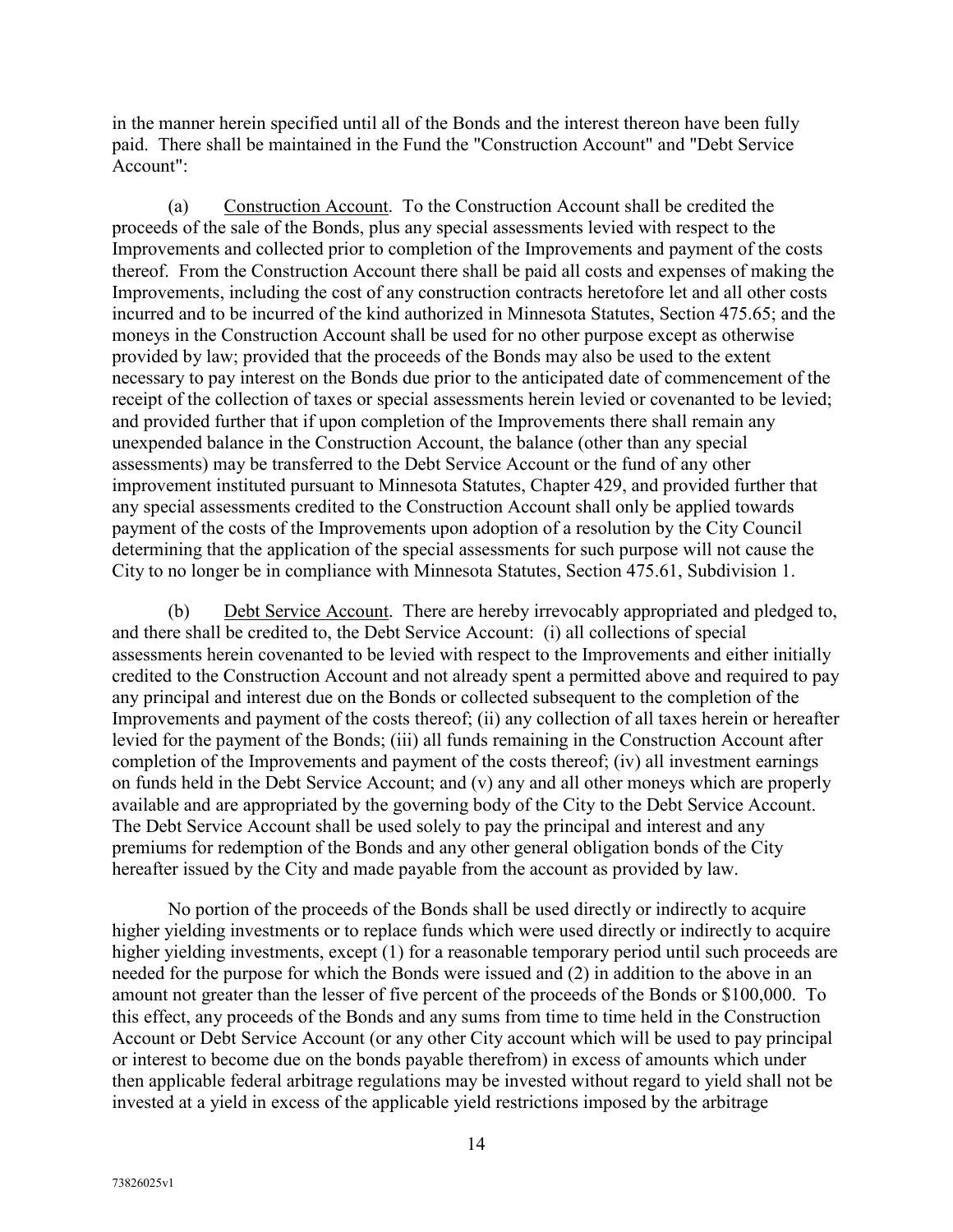regulations on such investments after taking into account any applicable "temporary periods" or "minor portion" made available under the federal arbitrage regulations. Money in the Fund shall not be invested in obligations or deposits issued by, guaranteed by or insured by the United States or any agency or instrumentality thereof if and to the extent that such investment would cause the Bonds to be "federally guaranteed" within the meaning of Section 149(b) of the Internal Revenue Code of 1986, as amended (the "Code").

16. Assessments. It is hereby determined that no less than twenty percent (20%) of the cost to the City of each Improvement financed hereunder within the meaning of Minnesota Statutes, Section 475.58, Subdivision 1(3), shall be paid by special assessments to be levied against every assessable lot, piece and parcel of land benefited by any of the Improvements. The City hereby covenants and agrees that it will let all construction contracts not heretofore let within one year after ordering each Improvement financed hereunder unless the resolution ordering the Improvement specifies a different time limit for the letting of construction contracts. The City hereby further covenants and agrees that it will do and perform, as soon as they may be done, all acts and things necessary for the final and valid levy of such special assessments, and in the event that any such assessment be at any time held invalid with respect to any lot, piece or parcel of land due to any error, defect, or irregularity in any action or proceedings taken or to be taken by the City or the City Council or any of the City officers or employees, either in the making of the assessments or in the performance of any condition precedent thereto, the City and the City Council will forthwith do all further acts and take all further proceedings as may be required by law to make the assessments a valid and binding lien upon such property.

The special assessments have heretofore been authorized. Subject to such adjustments as are required by conditions in existence at the time the assessments are levied, it is hereby determined that the assessments shall be payable in equal, consecutive, annual installments, including both principal and interest, with interest at a rate per annum set forth below:

| Improvement Designation Levy Years Collection Years |  | Amount | Rate |
|-----------------------------------------------------|--|--------|------|
|                                                     |  |        |      |

See Attached Schedule in Exhibit B

At the time the assessments are in fact levied the City Council shall, based on the then current estimated collections of the assessments, make any adjustments in any ad valorem taxes required to be levied in order to assure that the City continues to be in compliance with Minnesota Statutes, Section 475.61, Subdivision 1.

17. Tax Levy; Coverage Test. To provide moneys for payment of the principal and interest on the Bonds there is hereby levied upon all of the taxable property in the City a direct annual ad valorem tax which shall be spread upon the tax rolls and collected with and as part of other general property taxes in the City for the years and in the amounts as follows:

| Year of Tax Levy | Year of Tax Collection | Amount |
|------------------|------------------------|--------|
|------------------|------------------------|--------|

See Attached Schedule in Exhibit B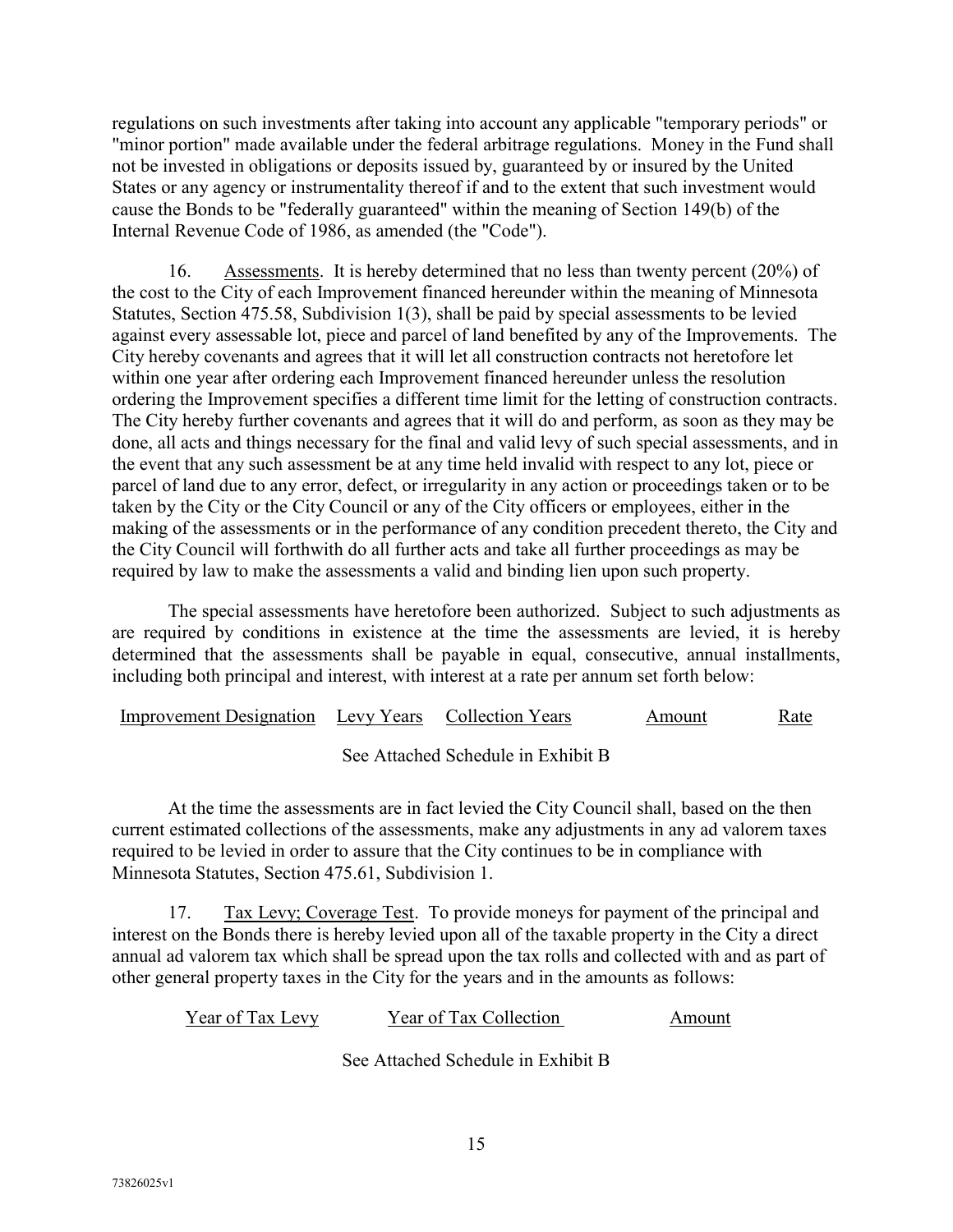The tax levies are such that if collected in full they, together with estimated collections of special assessments and other revenues herein pledged for the payment of the Bonds, will produce at least five percent in excess of the amount needed to meet when due the principal and interest payments on the Bonds. The tax levies shall be irrepealable so long as any of the Bonds are outstanding and unpaid, provided that the City reserves the right and power to reduce the levies in the manner and to the extent permitted by Minnesota Statutes, Section 475.61, Subdivision 3.

18. Defeasance. When all Bonds have been discharged as provided in this paragraph, all pledges, covenants and other rights granted by this resolution to the registered holders of the Bonds shall, to the extent permitted by law, cease. The City may discharge its obligations with respect to any Bonds which are due on any date by irrevocably depositing with the Bond Registrar on or before that date a sum sufficient for the payment thereof in full; or if any Bond should not be paid when due, it may nevertheless be discharged by depositing with the Bond Registrar a sum sufficient for the payment thereof in full with interest accrued to the date of such deposit. The City may also discharge its obligations with respect to any prepayable Bonds called for redemption on any date when they are prepayable according to their terms, by depositing with the Bond Registrar on or before that date a sum sufficient for the payment thereof in full, provided that notice of redemption thereof has been duly given. The City may also at any time discharge its obligations with respect to any Bonds, subject to the provisions of law now or hereafter authorizing and regulating such action, by depositing irrevocably in escrow, with a suitable banking institution qualified by law as an escrow agent for this purpose, cash or securities described in Minnesota Statutes, Section 475.67, Subdivision 8, bearing interest payable at such times and at such rates and maturing on such dates as shall be required, without regard to sale and/or reinvestment, to pay all amounts to become due thereon to maturity or, if notice of redemption as herein required has been duly provided for, to such earlier redemption date.

19. Compliance With Reimbursement Bond Regulations. The provisions of this paragraph are intended to establish and provide for the City's compliance with United States Treasury Regulations Section 1.150-2 (the "Reimbursement Regulations") applicable to the "reimbursement proceeds" of the Bonds, being those portions thereof which will be used by the City to reimburse itself for any expenditure which the City paid or will have paid prior to the Closing Date (a "Reimbursement Expenditure").

The City hereby certifies and/or covenants as follows:

(a) Not later than 60 days after the date of payment of a Reimbursement Expenditure, the City (or person designated to do so on behalf of the City) has made or will have made a written declaration of the City's official intent (a "Declaration") which effectively (i) states the City's reasonable expectation to reimburse itself for the payment of the Reimbursement Expenditure out of the proceeds of a subsequent borrowing; (ii) gives a general and functional description of the property, project or program to which the Declaration relates and for which the Reimbursement Expenditure is paid, or identifies a specific fund or account of the City and the general functional purpose thereof from which the Reimbursement Expenditure was to be paid (collectively the "Project"); and (iii) states the maximum principal amount of debt expected to be issued by the City for the purpose of financing the Project; provided, however, that no such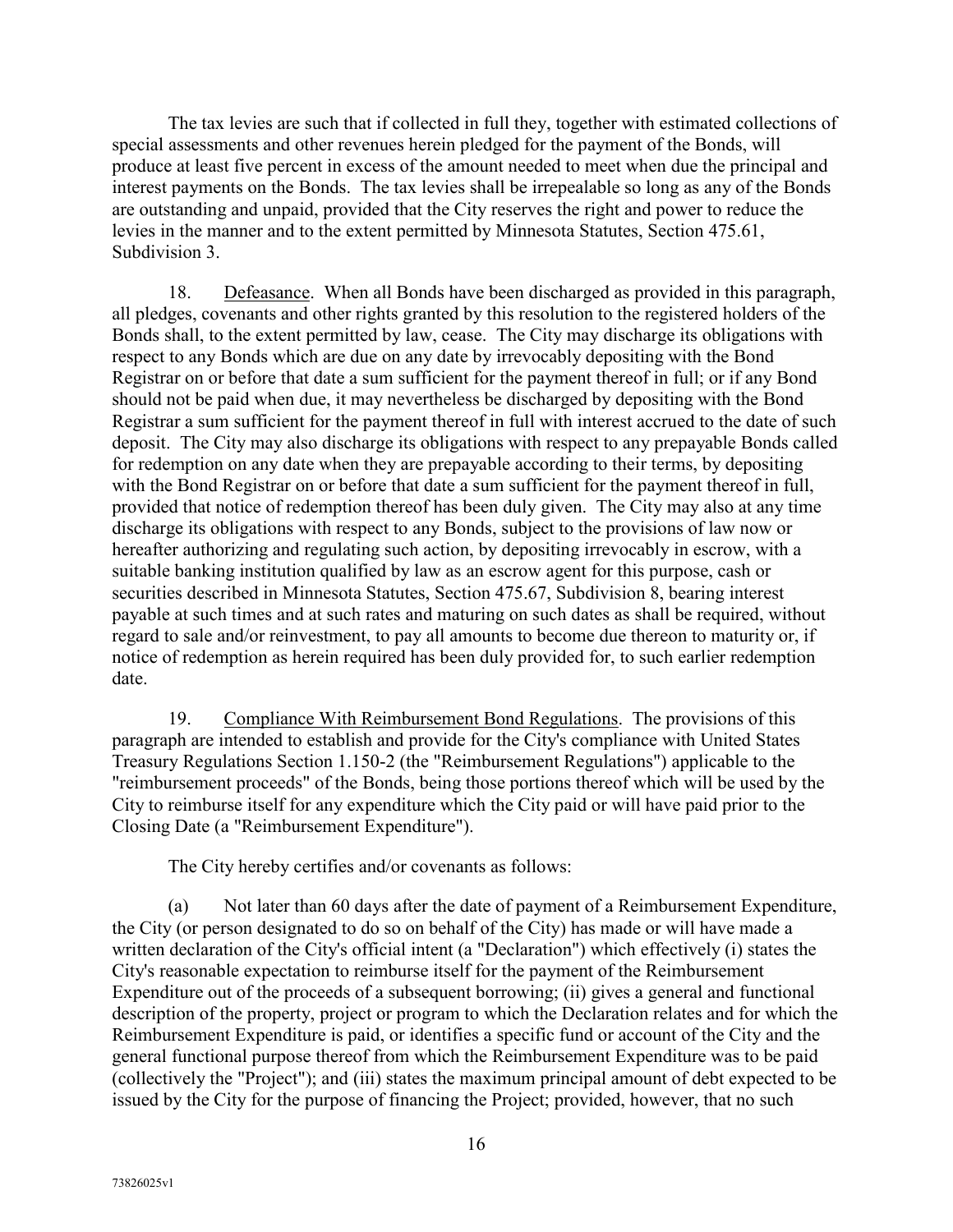Declaration shall necessarily have been made with respect to: (i) "preliminary expenditures" for the Project, defined in the Reimbursement Regulations to include engineering or architectural, surveying and soil testing expenses and similar prefatory costs, which in the aggregate do not exceed twenty percent of the "issue price" of the Bonds, and (ii) a *de minimis* amount of Reimbursement Expenditures not in excess of the lesser of \$100,000 or five percent of the proceeds of the Bonds.

(b) Each Reimbursement Expenditure is a capital expenditure or a cost of issuance of the Bonds or any of the other types of expenditures described in Section 1.150-2(d)(3) of the Reimbursement Regulations.

(c) The "reimbursement allocation" described in the Reimbursement Regulations for each Reimbursement Expenditure shall and will be made forthwith following (but not prior to) the issuance of the Bonds, and not later than three years after the later of (i) the date of the payment of the Reimbursement Expenditure, or (ii) the date on which the Project to which the Reimbursement Expenditure relates is first placed in service.

(d) Each such reimbursement allocation will be made in a writing that evidences the City's use of Bond proceeds to reimburse the Reimbursement Expenditure and, if made within 30 days after the Bonds are issued, shall be treated as made on the day the Bonds are issued.

Provided, however, that the City may take action contrary to any of the foregoing covenants in this paragraph upon receipt of an opinion of its Bond Counsel for the Bonds stating in effect that such action will not impair the tax-exempt status of the Bonds.

20. General Obligation Pledge. For the prompt and full payment of the principal and interest on the Bonds, as the same respectively become due, the full faith, credit and taxing powers of the City shall be and are hereby irrevocably pledged. If the balance in the Debt Service Account is ever insufficient to pay all principal and interest then due on the Bonds and any other bonds payable therefrom, the deficiency shall be promptly paid out of any other funds of the City which are available for such purpose, and such other funds may be reimbursed with or without interest from the Debt Service Account when a sufficient balance is available therein.

21. Continuing Disclosure. The City is the sole obligated person with respect to the Bonds. The City hereby agrees, in accordance with the provisions of Rule 15c2-12 (the "Rule"), promulgated by the Securities and Exchange Commission (the "Commission") pursuant to the Securities Exchange Act of 1934, as amended, and a Continuing Disclosure Undertaking (the "Undertaking") hereinafter described to:

(a) Provide or cause to be provided to the Municipal Securities Rulemaking Board (the "MSRB") by filing at www.emma.msrb.org in accordance with the Rule, certain annual financial information and operating data in accordance with the Undertaking. The City reserves the right to modify from time to time the terms of the Undertaking as provided therein.

(b) Provide or cause to be provided to the MSRB notice of the occurrence of certain events with respect to the Bonds in not more than ten (10) business days after the occurrence of the event, in accordance with the Undertaking.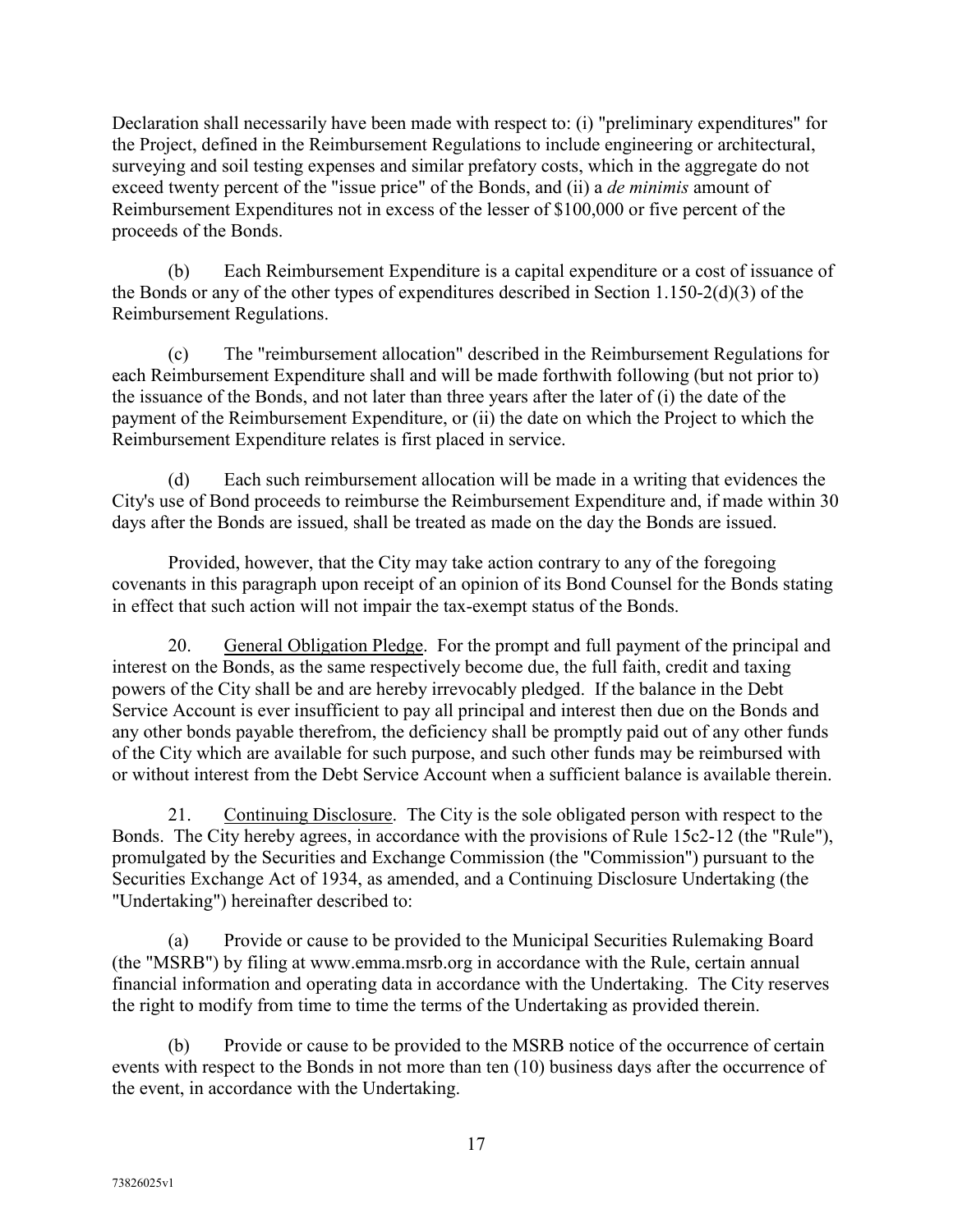(c) Provide or cause to be provided to the MSRB notice of a failure by the City to provide the annual financial information with respect to the City described in the Undertaking, in not more than ten (10) business days following such occurrence.

(d) The City agrees that its covenants pursuant to the Rule set forth in this paragraph and in the Undertaking is intended to be for the benefit of the Holders of the Bonds and shall be enforceable on behalf of such Holders; provided that the right to enforce the provisions of these covenants shall be limited to a right to obtain specific enforcement of the City's obligations under the covenants.

The Mayor and City Clerk of the City, or any other officer of the City authorized to act in their place (the "Officers") are hereby authorized and directed to execute on behalf of the City the Undertaking in substantially the form presented to the City Council subject to such modifications thereof or additions thereto as are (i) consistent with the requirements under the Rule, (ii) required by the Purchaser of the Bonds, and (iii) acceptable to the Officers.

22. Certificate of Registration. The City Clerk is hereby directed to file a certified copy of this resolution with the Director of Resident and Real Estate Services of Hennepin County, Minnesota, together with such other information as the Director shall require, and there shall be obtained from the Director a certificate that the Bonds have been entered in the Director's Bond Registers and that the tax levy required by law has been made.

23. Records and Certificates. The officers of the City are hereby authorized and directed to prepare and furnish to the Purchaser, and to the attorneys approving the legality of the issuance of the Bonds, certified copies of all proceedings and records of the City relating to the Bonds and to the financial condition and affairs of the City, and such other affidavits, certificates and information as are required to show the facts relating to the legality and marketability of the Bonds as the same appear from the books and records under their custody and control or as otherwise known to them, and all such certified copies, certificates and affidavits, including any heretofore furnished, shall be deemed representations of the City as to the facts recited therein.

24. Negative Covenant as to Use of Bond Proceeds and Improvements. The City hereby covenants not to use the proceeds of the Bonds or to use the Improvements, or to cause or permit them to be used, or to enter into any deferred payment arrangements for the cost of the Improvements, in such a manner as to cause the Bonds to be "private activity bonds" within the meaning of Sections 103 and 141 through 150 of the Code.

25. Tax-Exempt Status of the Bonds; Rebate. The City shall comply with requirements necessary under the Code to establish and maintain the exclusion from gross income under Section 103 of the Code of the interest on the Bonds, including without limitation (i) requirements relating to temporary periods for investments, (ii) limitations on amounts invested at a yield greater than the yield on the Bonds, and (iii) the rebate of excess investment earnings to the United States. The City expects to satisfy the twenty-four month exemption for gross proceeds of the Bonds as provided in Section 1.148-7(e) of the Regulations. The Mayor and the City Clerk, are hereby authorized and directed to make such elections as to arbitrage and rebate matters relating to the Bonds as they deem necessary, appropriate or desirable in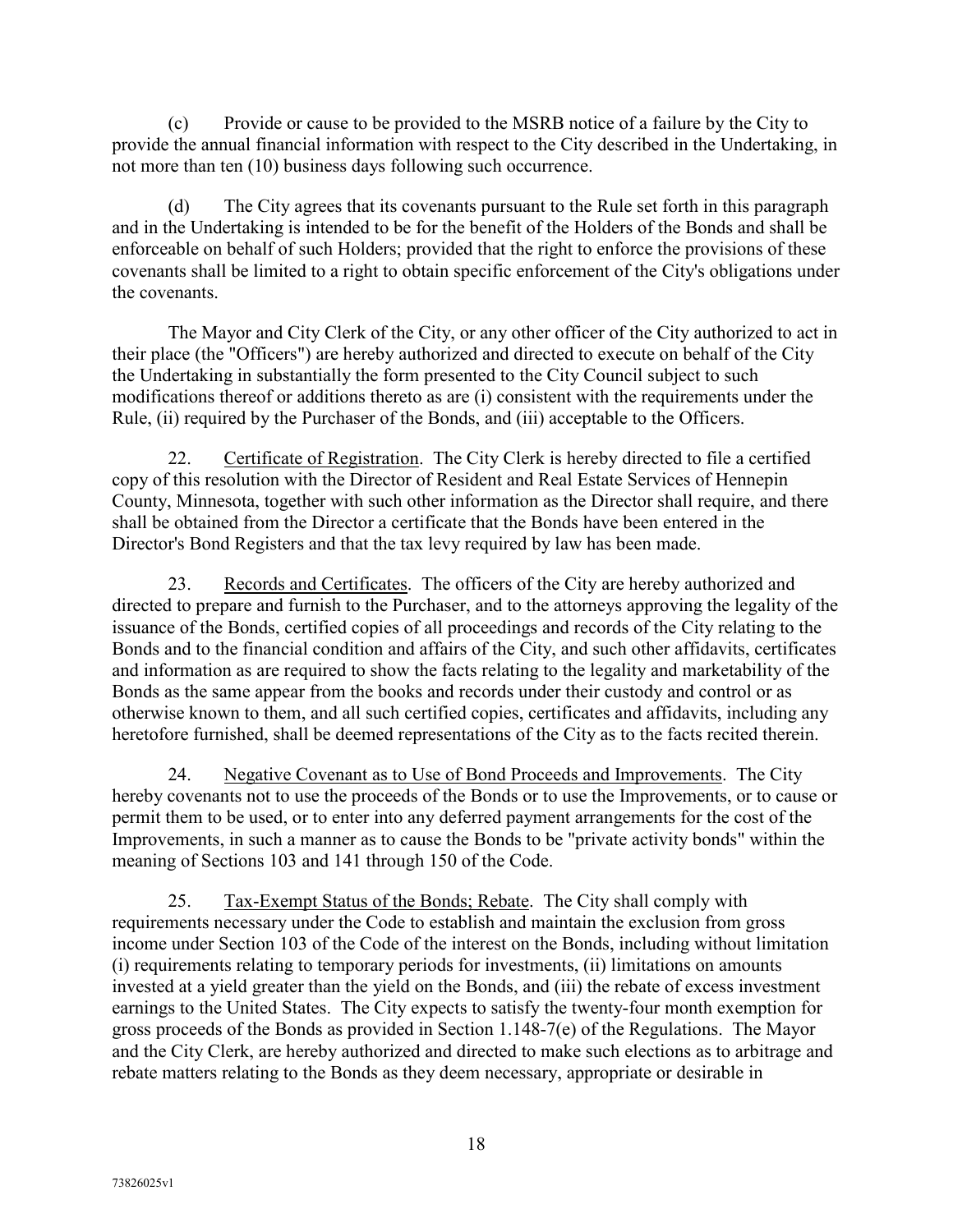connection with the Bonds, and all such elections shall be, and shall be deemed and treated as, elections of the City.

26. Not Designation of Qualified Tax-Exempt Obligations. The City will not designate the Bonds as "qualified tax exempt obligations" for purposes of Section 265(b)(3) of the Code.

27. Official Statement. The Official Statement relating to the Bonds prepared and distributed by Ehlers is hereby approved and the officers of the City are authorized in connection with the delivery of the Bonds to sign such certificates as may be necessary with respect to the completeness and accuracy of the Official Statement.

28. Payment of Issuance Expenses. The City authorizes the Purchaser to forward the amount of Bond proceeds allocable to the payment of issuance expenses to Wells Fargo Bank, San Francisco, California, on the closing date for further distribution as directed by Ehlers.

29. Severability. If any section, paragraph or provision of this resolution shall be held to be invalid or unenforceable for any reason, the invalidity or unenforceability of such section, paragraph or provision shall not affect any of the remaining provisions of this resolution.

30. Headings. Headings in this resolution are included for convenience of reference only and are not a part hereof, and shall not limit or define the meaning of any provision hereof.

The motion for the adoption of the foregoing resolution was duly seconded by member and, after a full discussion thereof and upon a vote being taken thereon, the following voted in favor thereof:

and the following voted against the same:

Whereupon the resolution was declared duly passed and adopted.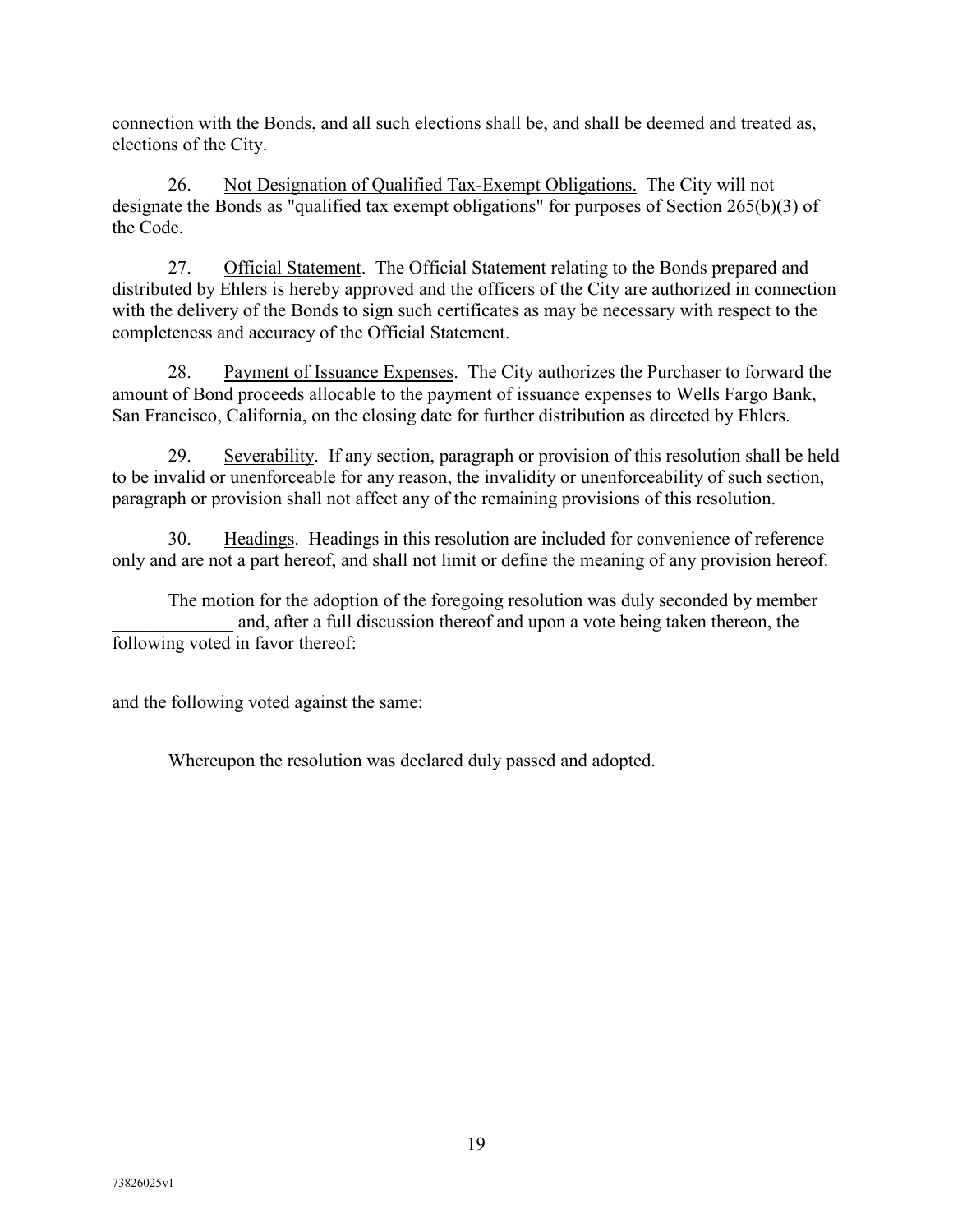## STATE OF MINNESOTA COUNTY OF HENNEPIN CITY OF MAPLE GROVE

I, the undersigned, being the duly qualified and acting City Clerk of the City of Maple Grove, Minnesota, DO HEREBY CERTIFY that I have compared the attached and foregoing extract of minutes with the original thereof on file in my office, and that the same is a full, true and complete transcript of the minutes of a meeting of the City Council of the City, duly called and held on the date therein indicated, insofar as such minutes relate to considering proposals and awarding the sale of \$15,390,000 General Obligation Improvement Bonds, Series 2022A.

WITNESS my hand on June 22, 2022.

City Clerk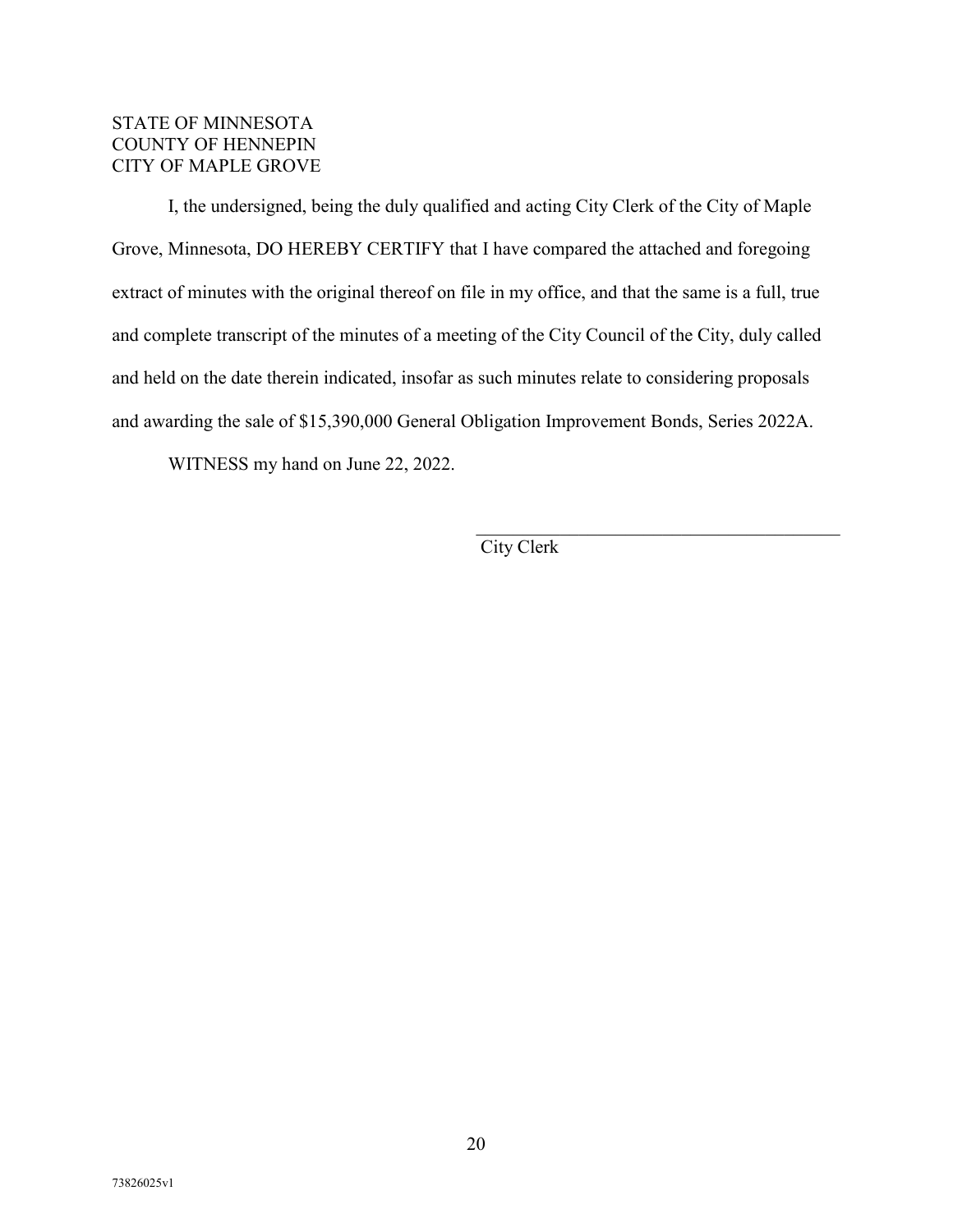EXHIBIT A

# PROPOSALS